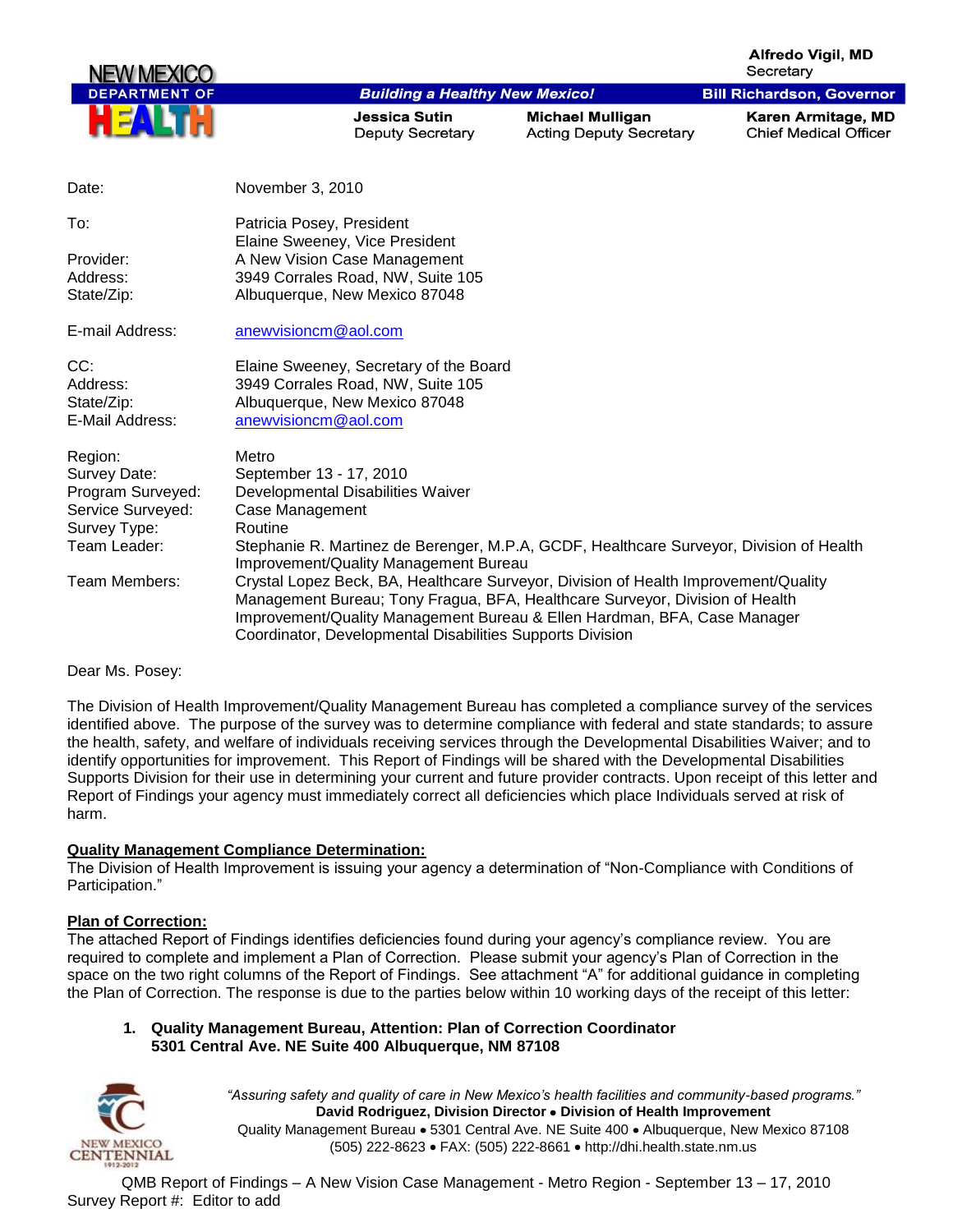### **2. Developmental Disabilities Supports Division Regional Office for region of service surveyed**

Upon notification from QMB that your Plan of Correction has been approved, you must implement all remedies and corrective actions within 45 working days. If your Plan of Correction is denied, you must resubmit a revised plan as soon as possible for approval, as all remedies must still be completed within 45 working days of the receipt of this letter.

Failure to submit, complete or implement your Plan of Correction within the 45 day required time frames may result in the imposition of a \$200 per day Civil Monetary Penalty until it is received, completed and/or implemented.

#### **Request for Informal Reconsideration of Findings (IRF):**

If you disagree with a finding of deficient practice, you have 10 working days upon receipt of this notice to request an IRF. Submit your request for an IRF in writing to:

> QMB Deputy Bureau Chief 5301 Central Ave NE Suite #400 Albuquerque, NM 87108 Attention: IRF request

See Attachment "C" for additional guidance in completing the request for Informal Reconsideration of Findings. The request for an IRF will not delay the implementation of your Plan of Correction which must be completed within 45 working days. Providers may not appeal the nature or interpretation of the standard or regulation, the team composition or sampling methodology. If the IRF approves the modification or removal of a finding, you will be advised of any changes.

Please call the Plan of Correction Coordinator at 505-222-8647 if you have questions about the Report of Findings or Plan of Correction. Thank you for your cooperation and for the work you perform.

Sincerely,

*Stephanie R. Martinez de Berenger, MPA,GCDF*

Stephanie R. Martinez de Berenger, MPA, GCDF Team Lead/Healthcare Surveyor Division of Health Improvement Quality Management Bureau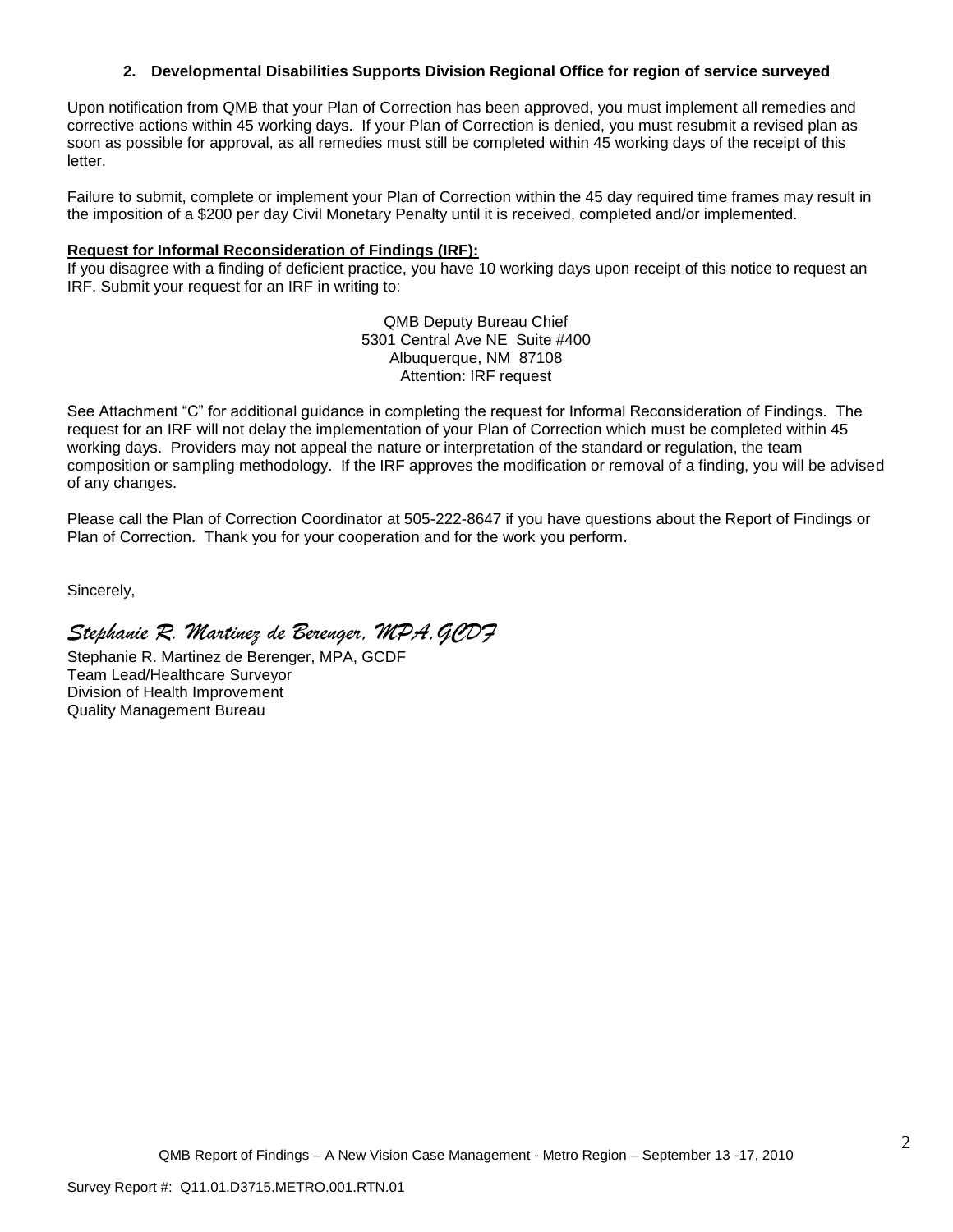| <b>Survey Process Employed:</b>         |                                                                                                                              |                                                                                                       |                                                                                                                                                                                                     |
|-----------------------------------------|------------------------------------------------------------------------------------------------------------------------------|-------------------------------------------------------------------------------------------------------|-----------------------------------------------------------------------------------------------------------------------------------------------------------------------------------------------------|
| Entrance Conference Date:               |                                                                                                                              | September 13, 2010                                                                                    |                                                                                                                                                                                                     |
| Present:                                |                                                                                                                              |                                                                                                       | <b>A New Vision Case Management</b><br>Patricia "Pat" Posey, President                                                                                                                              |
|                                         |                                                                                                                              | <b>DOH/DHI/QMB</b>                                                                                    | Stephanie R. Martinez de Berenger, M.P.A., GCDF,<br>Team Lead/Healthcare Surveyor                                                                                                                   |
|                                         |                                                                                                                              |                                                                                                       | <b>DDSD - Metro Regional Office</b><br>Ellen Hardman, Case Manager Coordinator                                                                                                                      |
| <b>Exit Conference Date:</b>            |                                                                                                                              | September 16, 2010                                                                                    |                                                                                                                                                                                                     |
| Present:                                |                                                                                                                              |                                                                                                       | <b>A New Vision Case Management</b><br>Patricia "Pat" Posey, President<br>Elaine Sweeney, Vice President                                                                                            |
|                                         |                                                                                                                              | DOH/DHI/QMB                                                                                           | Stephanie R. Martinez de Berenger, MPA, GCDF<br>Team Lead/Healthcare Surveyor<br>Crystal Lopez Beck, BA, Healthcare Surveyor<br>Tony Fragua, BFA, Health Care Surveyor                              |
|                                         |                                                                                                                              |                                                                                                       | <b>DDSD - Metro Regional Office</b><br>Ellen Hardman, Case Manager Coordinator                                                                                                                      |
| <b>Administrative Locations Visited</b> |                                                                                                                              | Number:                                                                                               | 1                                                                                                                                                                                                   |
| <b>Total Sample Size</b>                |                                                                                                                              | Number:                                                                                               | 20<br>1 - Jackson Class Members<br>19 - Non- <i>Jackson</i> Class Members                                                                                                                           |
| Case Managers Interviewed               |                                                                                                                              | Number:                                                                                               | 10                                                                                                                                                                                                  |
| Records Reviewed (Persons Served)       |                                                                                                                              | Number:                                                                                               | 20                                                                                                                                                                                                  |
| <b>Administrative Files Reviewed</b>    |                                                                                                                              | <b>Billing Records</b><br><b>Medical Records</b><br><b>Personnel Files</b><br><b>Training Records</b> | Incident Management Records<br><b>Agency Policy and Procedures</b><br><b>Caregiver Criminal History Screening Records</b><br><b>Employee Abuse Registry</b><br>Quality Assurance / Improvement Plan |
| CC: Distribution List:                  | DOH - Division of Health Improvement<br>DOH - Developmental Disabilities Supports Division<br>DOH - Office of Internal Audit |                                                                                                       |                                                                                                                                                                                                     |

HSD - Medical Assistance Division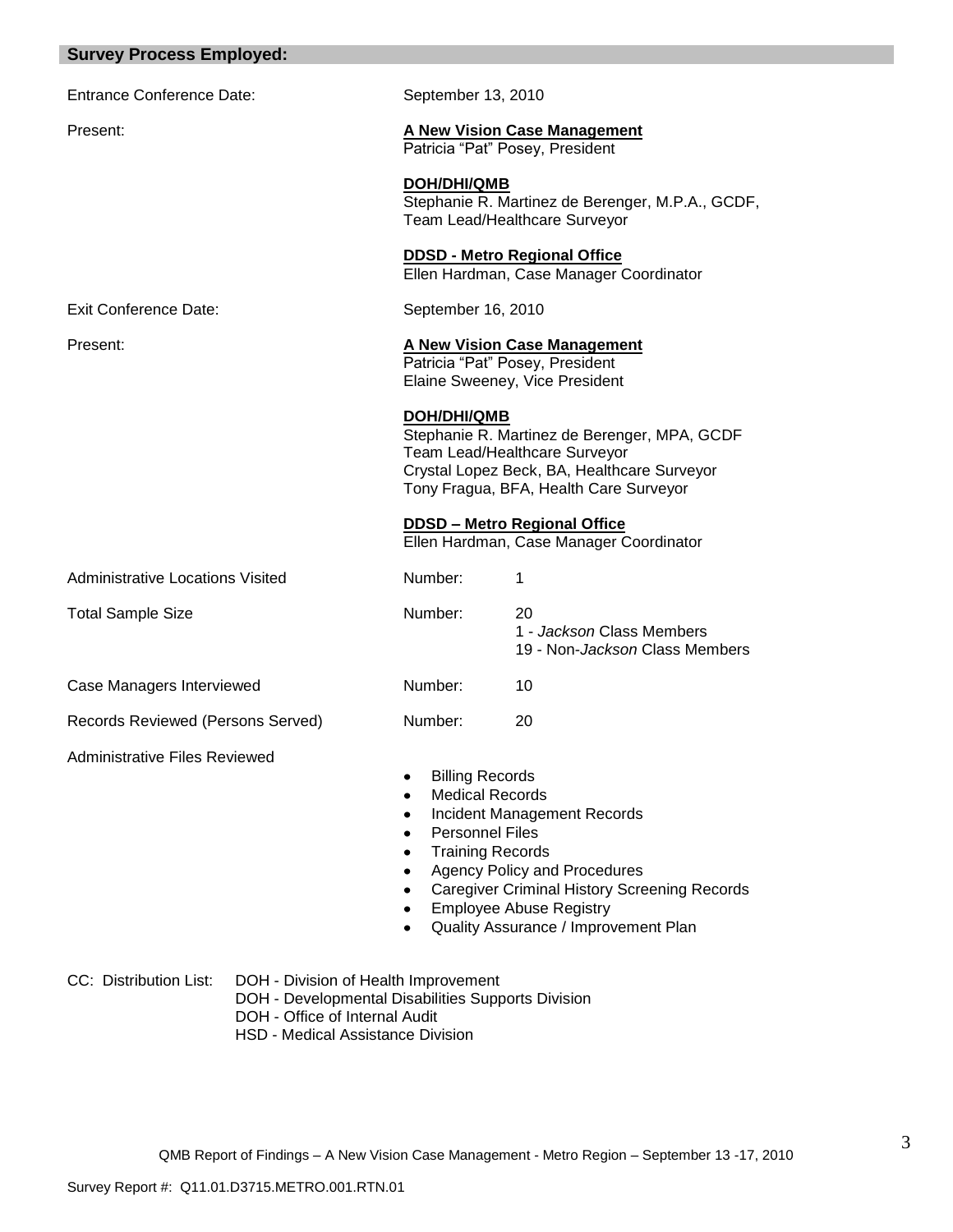## **Attachment A**

# **Provider Instructions for Completing the QMB Plan of Correction (POC) Process**

# *Introduction:*

After a QMB Compliance Review, your QMB Report of Findings will be sent to you via US mail.

Each provider must develop and implement a Plan of Correction (POC) that identifies specific quality assurance and quality improvement activities the agency will implement to correct deficiencies and prevent continued non compliance.

Agencies must submit their Plan of Correction within 10 business days from the date you receive the QMB Report of Findings. (Providers who do not submit a POC within 10 days will be referred to the Internal Review Committee [IRC] for sanctions).

If you have questions about the Plan of Correction process, call the QMB Plan of Correction Coordinator at 505-222-8647 or email at George.Perrault@state.nm.us. Requests for technical assistance must be requested through your DDSD Regional Office.

If you wish to dispute a finding on the official Report of Findings, you must file an Informal Reconsideration of Findings (IRF) request within ten (10) days of receiving your report. The POC process cannot resolve disputes regarding findings. Please note that you must still submit a POC for findings that are in question (see Attachment "C").

# *Instructions for Completing Agency POC:*

# *Required Content*

Your Plan of Correction should provide a step-by-step description of the methods to correct each deficient practice to prevent recurrence and information that ensures the regulation cited is in compliance. The remedies noted in your POC are expected to be added to your Agency's required, annual Quality Assurance Plan. (see page 3, DDW standards, effective; April 1, 2007, Chapter 1, Section I Continuous Quality Management System)

If a deficiency has already been corrected, the plan should state how it was corrected, the completion date (date the correction was accomplished), and how possible recurrence of the deficiency will be prevented.

The Plan of Correction you submit needs to address *each deficiency* in the two right hand columns with:

- 1. How the corrective action will be accomplished for all cited deficiencies in the report of findings;
- 2. How your Agency will identify all other individuals having the potential to be affected by the same deficient practice;
- 3. What measures will be put into place or what systemic changes will be made to ensure that the deficient practice will not reoccur and corrective action is sustained;
- 4. How your Agency plans to monitor corrective actions utilizing its continuous Quality Assurance/Quality Improvement Plan to assure solutions in the plan of correction are achieved and sustained, including (if appropriate):
	- $\bullet$ Details about how and when Consumer and Personnel files are audited by Agency personnel to ensure they contain required documents;
	- $\bullet$ Your processes for ensuring that all staff are trained in Core Competencies, Incident Reporting, and Individual-Specific service requirements, etc;
	- How accuracy in Billing documentation is assured;
	- How health, safety is assured;
	- For Case Management Providers, how ISPs are reviewed to verify they meet requirements, how  $\bullet$ the timeliness of LOC packet submissions and consumer visits are tracked;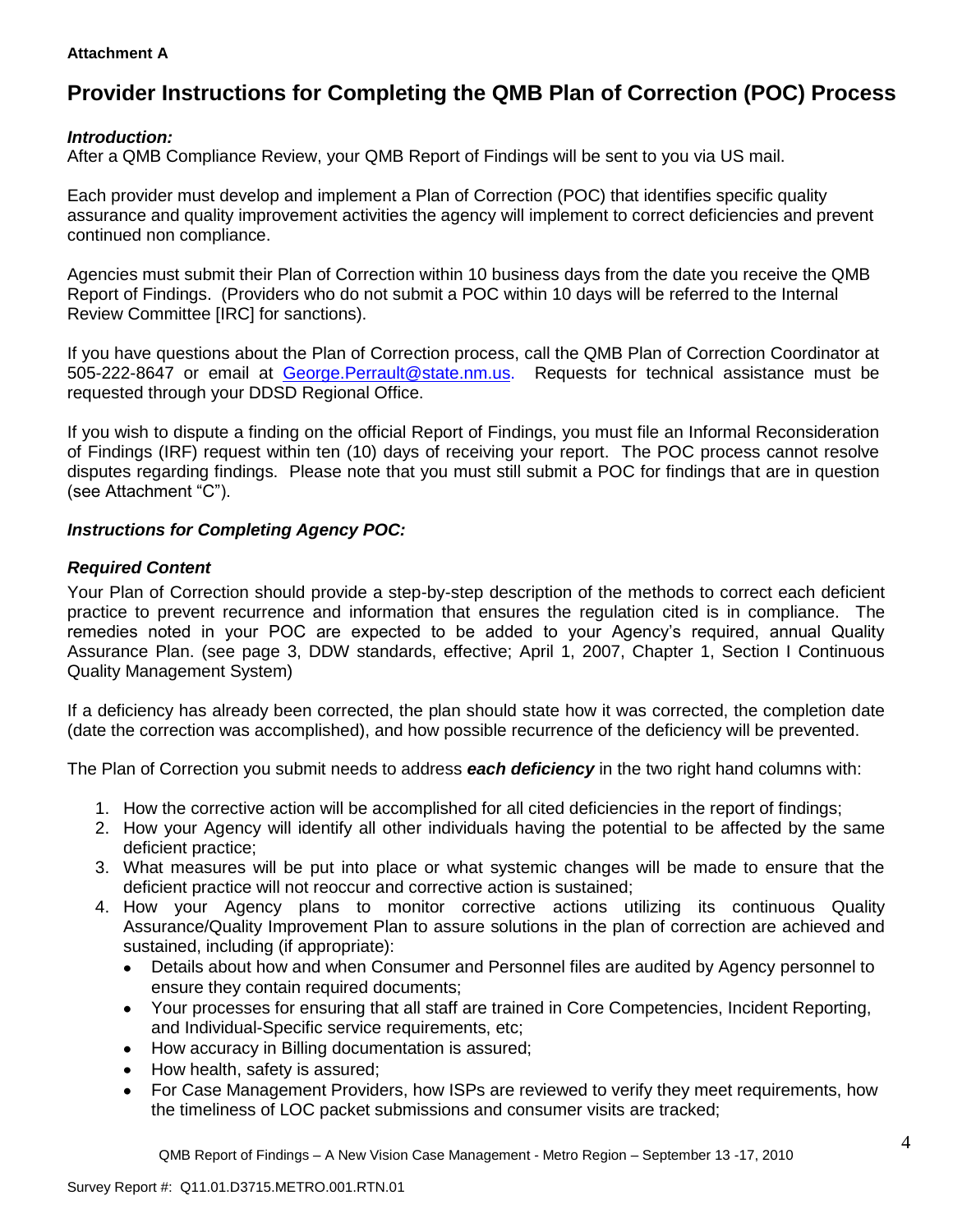- Your process for gathering, analyzing and responding to Quality data, and
- Details about Quality Targets in various areas, current status, Root Cause Analyses about why Targets were not met, and remedies implemented.
- 5. The individual"s title responsible for the Plan of Correction and completion date.

*Note:* **Instruction or in-service of staff alone may not be a sufficient plan of correction.** This is a good first step toward correction, but additional steps should be taken to ensure the deficiency is corrected and will not recur.

# *Completion Dates*

The plan of correction must include a **completion date** (entered in the far right-hand column). Be sure the date is **realistic** in the amount of time your Agency will need to correct the deficiency; not to exceed 45 days.

Direct care issues should be corrected immediately and monitored appropriately. Some deficiencies may require a staged plan to accomplish total correction. Deficiencies requiring replacement of equipment, etc., may require more time to accomplish correction but should show reasonable time frames.

# *Plan of Correction Submission Requirements*

- 1. Your Plan of Correction must be completed on the official QMB Survey Report of Findings/Plan of Correction Form and received by QMB within ten (10) business days from the date you received the report of findings.
- 2. If you have questions about the POC process, call the POC Coordinator, George Perrault at 505-222- 8647 for assistance.
- 3. For Technical Assistance (TA) in developing or implementing your POC, contact your local DDSD Regional Office.
- 4. Submit your POC to George Perrault, POC Coordinator in any of the following ways:
	- a. Electronically at [George.Perrault@state.nm.us](mailto:George.Perrault@state.nm.us)
	- b. Faxed to 505-222-8661, or
	- c. Mailed to QMB, 5301 Central Avenue SW, Suite 400, Albuquerque, NM 87108
- 5. Do not send supporting documentation to QMB until after your POC has been approved by QMB.
- 6. QMB will notify you when your POC has been "approve" or "denied."
	- a. Whether your POC is "approved," or "denied," you will have a maximum of 45 business days from the date of receipt of your Report of Findings to correct all survey deficiencies.
	- b. If your POC is "Denied" it must be revised and resubmitted as soon as possible, as the 45 working day limit is in effect.
	- c. If your POC is "Denied" a second time your agency may be referred to the Internal Review Committee.
	- d. You will receive written confirmation that your POC has been approved by QMB and a final deadline for completion of your POC.
- 7. Failure to submit your POC within 10 days without prior approval of an extension by QMB will result in a referral to the Internal Review Committee and the possible implementation of monetary penalties and/or sanctions.
- 8. Revisions, Modifications or Extensions to your Plan of Correction (post QMB approval) must be made in writing and submitted to the Plan of Correction Coordinator at QMB, prior to the due date and are approved on a case-by-case basis. No changes may be made to your POC or the timeframes for implementation without written approval of the POC Coordinator.

# *POC Document Submission Requirements*

Once your POC has been approved by the QMB Plan of Correction Coordinator you must submit copies of documents as evidence that all deficiencies have been corrected, as follows.

QMB Report of Findings – A New Vision Case Management - Metro Region – September 13 -17, 2010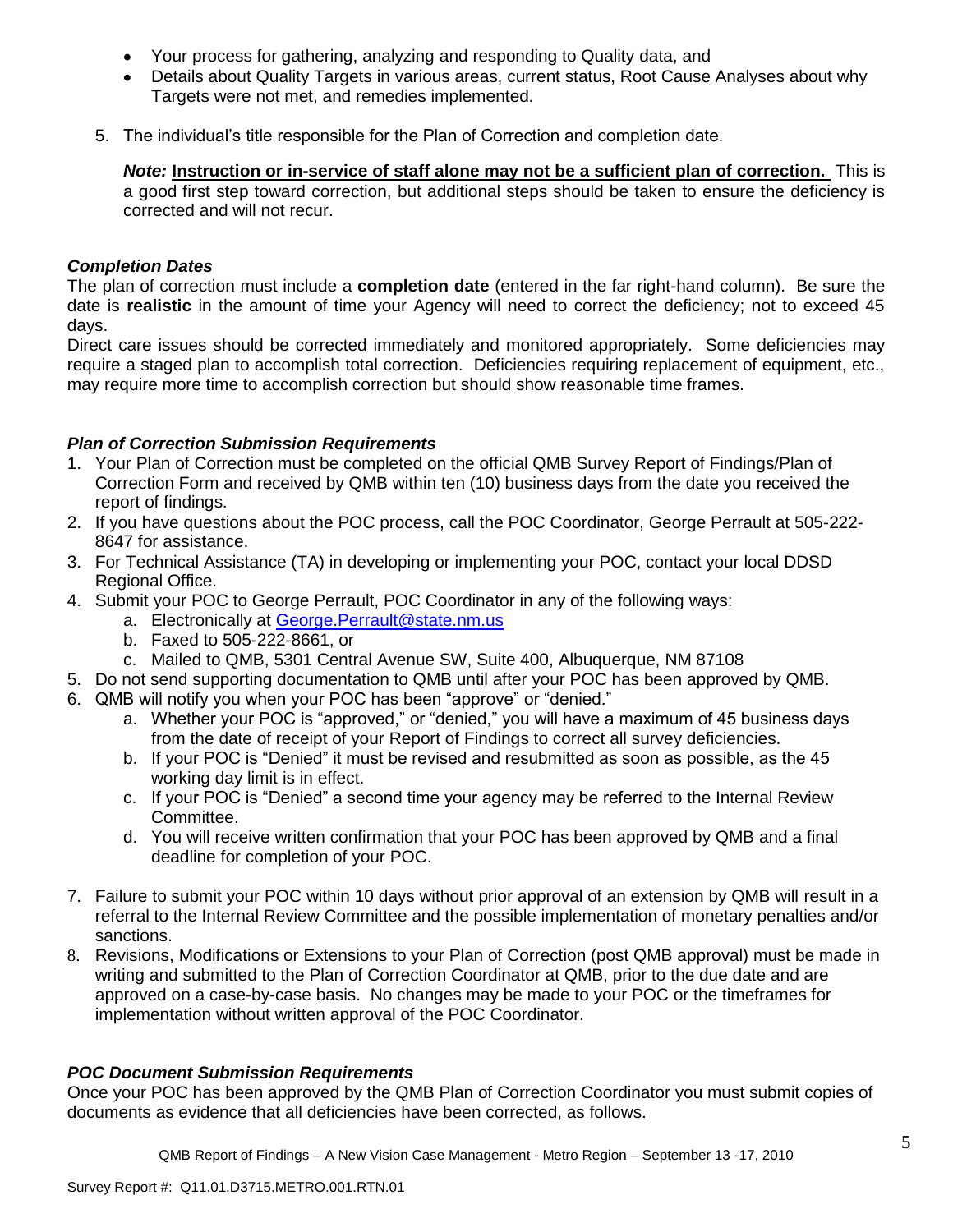- 1. Your internal documents are due within a *maximum* of 45 business days of receipt of your Report of Findings.
- 2. You may submit your documents by postal mail, fax, or electronically on disc or scanned and attached to e-mails.
- 3. All submitted documents *must be annotated*: please be sure the tag numbers and Identification numbers are indicated on each document submitted. Documents which are not annotated with the Tag number and Identification number may not be accepted.
- 4. Do not submit original documents; hard copies or scanned and electronically submitted copies are fine. Originals must be maintained in the agency file(s) per DDSD Standards.
- 5. In lieu of some documents, you may submit copies of file or home audit forms that clearly indicate cited deficiencies have been corrected, other attestations of correction must be approved by the Plan of Correction Coordinator prior to their submission.
- 6. For billing deficiencies, you must submit:
	- a. Evidence of an internal audit of billing documentation for a sample of individuals and timeframes;
	- b. Copies of "void and adjust" forms submitted to correct all over-billed or unjustified units billed identified during your internal audit.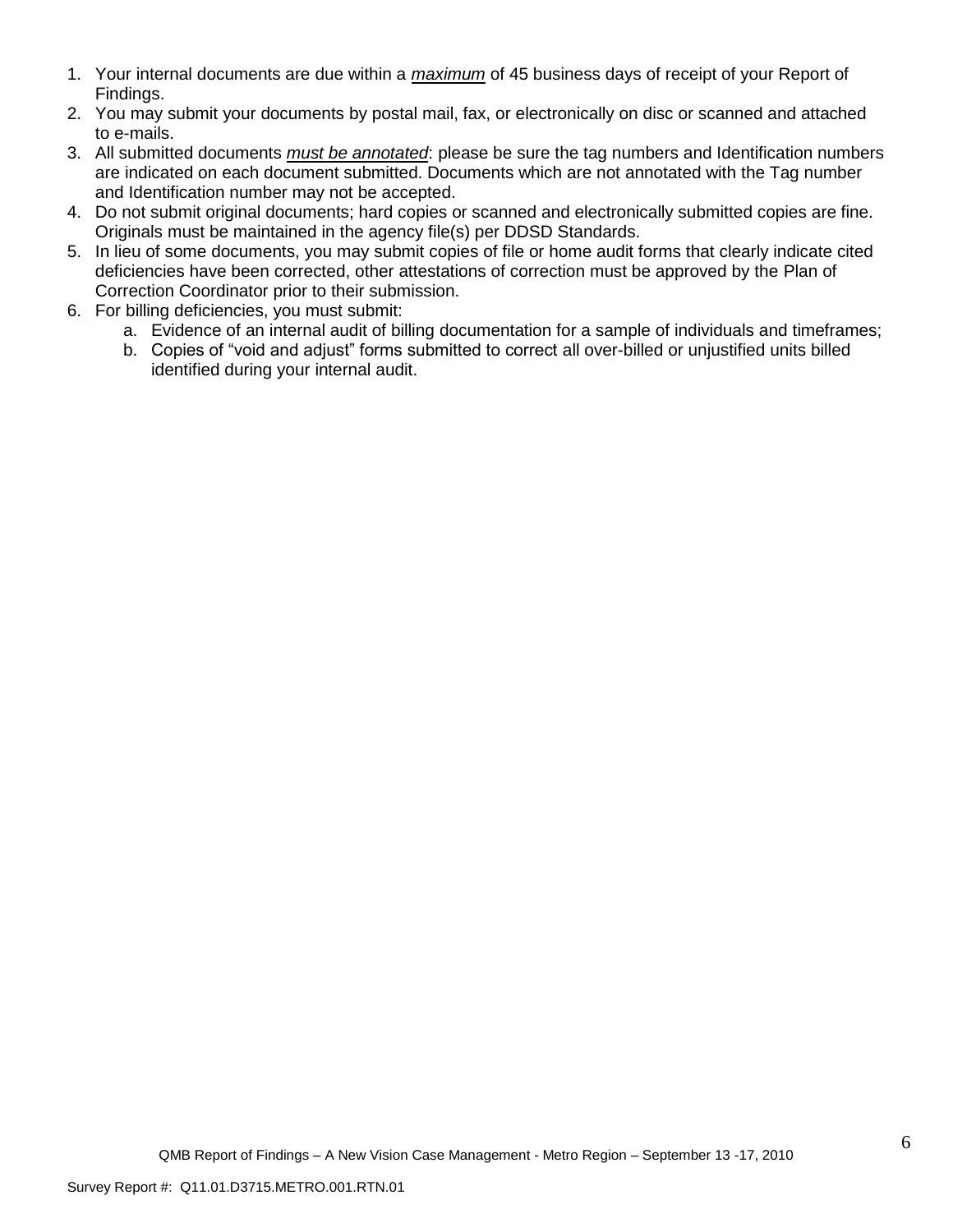Each deficiency in your Report of Findings is scored on a Scope and Severity Scale. The culmination of each deficiency"s Scope and Severity is used to determine degree of compliance to standards and regulations and level of QMB Compliance Determination.

|                 |                                                                            |                                                  |                                  | <b>SCOPE</b>                |                                             |
|-----------------|----------------------------------------------------------------------------|--------------------------------------------------|----------------------------------|-----------------------------|---------------------------------------------|
|                 |                                                                            |                                                  | <b>Isolated</b><br>$01\% - 15\%$ | <b>Pattern</b><br>16% - 79% | <b>Widespread</b><br>$80\% - 100\%$         |
|                 | Immediate Jeopardy to<br>High Impact<br>individual health and or<br>safety |                                                  | J.                               | Κ.                          | L.                                          |
|                 |                                                                            | <b>Actual harm</b>                               | G.                               | н.                          | L                                           |
| <b>SEVERITY</b> | Medium<br>Impact                                                           | No Actual Harm<br>Potential for more than        | D.                               | Е.                          | $F.$ (3 or<br>more)                         |
|                 |                                                                            | minimal harm                                     | $D.$ (2 or<br>less)              |                             | $F.$ (no<br>conditions of<br>participation) |
|                 | Impact<br><b>Low</b>                                                       | No Actual Harm<br>Minimal potential for<br>harm. | А.                               | В.                          | C.                                          |

# **Scope and Severity Definitions:**

# • Isolated:

A deficiency that is limited to 1% to 15% of the sample, usually impacting few individuals in the sample.

# • Pattern:

A deficiency that impacts a number or group of individuals from 16% to 79% of the sample is defined as a pattern finding. Pattern findings suggest the need for system wide corrective actions.

Widespread:

A deficiency that impacts most or all (80% to 100%) of the individuals in the sample is defined as widespread or pervasive. Widespread findings suggest the need for system wide corrective actions as well as the need to implement a Continuous Quality Improvement process to improve or build infrastructure. Widespread findings could be referred to the Internal Review Committee for review and possible actions or sanctions.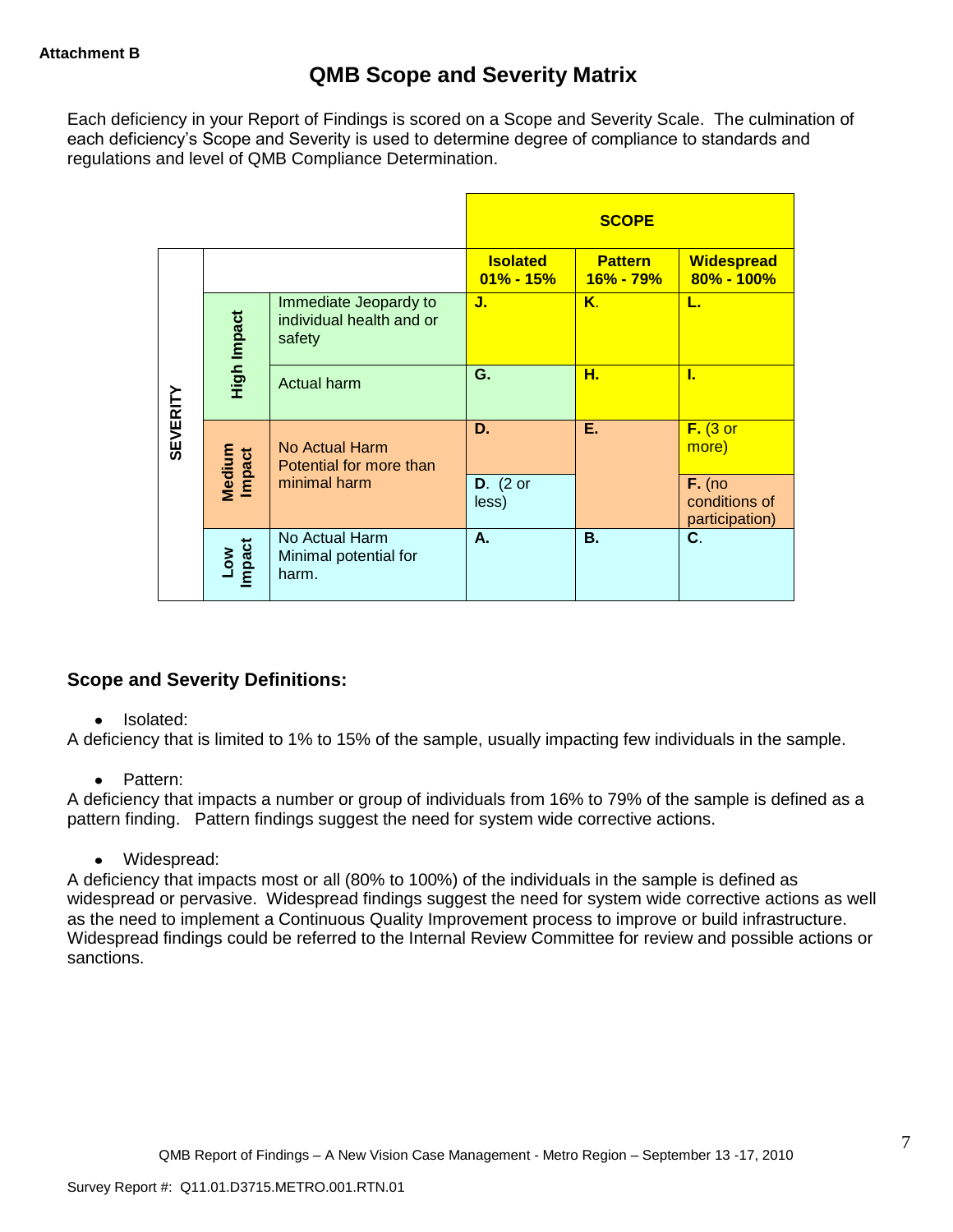# **QMB Determinations of Compliance**

"Substantial Compliance with Conditions of Participation"

The QMB determination of "Substantial Compliance with Conditions of Participation" indicates that a provider is in substantial compliance with all "Conditions of Participation" and other standards and regulations. The agency has obtained a level of compliance such that there is a minimal potential for harm to individuals" health and safety. To qualify for a determination of Substantial Compliance with Conditions of Participation, the provider must be in compliance with all Conditions of Participation.

# "Non-Compliance with Conditions of Participation"

The QMB determination of "Non-Compliance with Conditions of Participation" indicates that a provider is out of compliance with one (1) or more "Conditions of Participation." This non-compliance, if not corrected, is likely to result in a serious negative outcome or the potential for more than minimal harm to individuals' health and safety.

Providers receiving a repeat determination of "Non-Compliance" may be referred by QMB to the Internal Review Committee (IRC) for consideration of remedies and possible actions.

#### "Sub-Standard Compliance with Conditions of Participation":  $\bullet$

The QMB determination of "Sub-Standard Compliance with Conditions of Participation" indicates a provider is significantly out of compliance with Conditions of Participation and/or has:

- Multiple findings of widespread non-compliance with any standard or regulation with a significant potential for more than minimal harm.
- Any finding of actual harm or Immediate Jeopardy.  $\bullet$

Providers receiving a repeat determination of "Substandard Compliance" will be referred by QMB to the Internal Review Committee (IRC) for consideration of remedies and possible actions.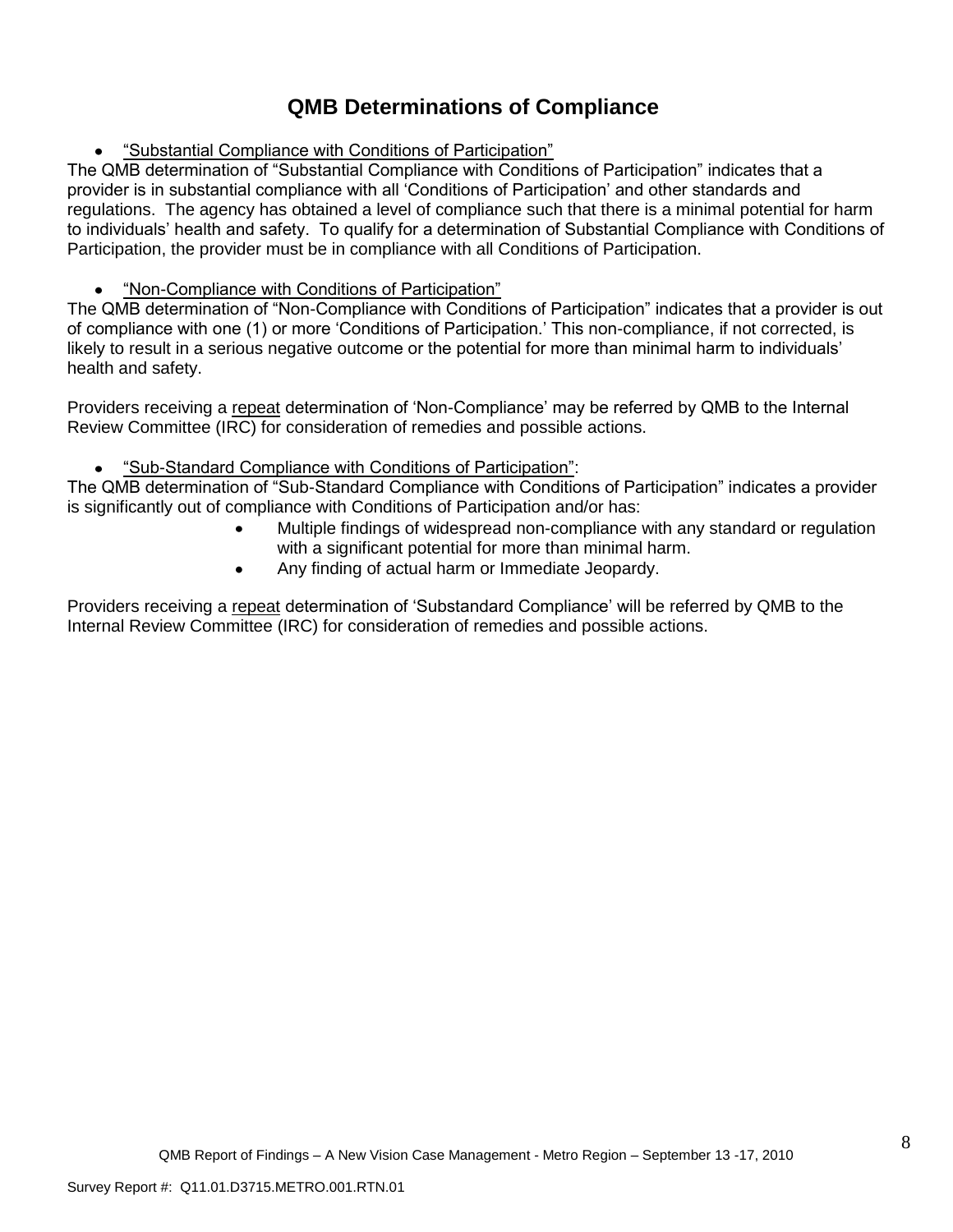# **Guidelines for the Provider Informal Reconsideration of Finding (IRF) Process**

# **Introduction:**

Throughout the QMB Survey process, surveyors are openly communicating with providers. Open communication means that surveyors have clarified issues and/or requested missing information before completing the review. Regardless, there may still be instances where the provider disagrees with a specific finding. Providers may use the following process to informally dispute a finding.

## **Instructions:**

- 1. The Informal Reconsideration of the Finding (IRF) request must be in writing to the QMB Deputy Bureau Chief **within 10 working days** of receipt of the final report.
- 2. The written request for an IRF must be completed on the QMB Request for Informal Reconsideration of Finding Form available on the QMB website:<http://dhi.health.state.nm.us/qmb>
- 3. The written request for an IRF must specify in detail the request for reconsideration and why the finding is inaccurate.
- 4. The IRF request must include all supporting documentation or evidence.

# **The following limitations apply to the IRF process:**

- The request for an IRF and all supporting evidence must be received within 10 days.
- $\circ$ Findings based on evidence requested during the survey and not provided may not be subject to reconsideration.
- $\circ$ The supporting documentation must be new evidence not previously reviewed or requested by the survey team.
- $\circ$ Providers must continue to complete their Plan of Correction during the IRF process
- $\circ$ Providers may not request an IRF to challenge the sampling methodology.
- $\circ$ Providers may not request an IRF based on disagreement with the nature of the standard or regulation.
- $\circ$ Providers may not request an IRF to challenge the team composition.
- $\circ$ Providers may not request an IRF to challenge the QMB compliance determination or the length of their DDSD provider contract.

A Provider forfeits the right to an IRF if the request is not made within 10 working days of receiving the report and/or does not include all supporting documentation or evidence to show compliance with the standards and regulations.

QMB has 30 working days to complete the review and notify the provider of the decision. The request will be reviewed by the IRF committee. The Provider will be notified in writing of the ruling; no face to face meeting will be conducted.

When a Provider requests that a finding be reconsidered, it does not stop or delay the Plan of Correction process. **Providers must continue to complete the Plan of Correction, including the finding in dispute regardless of the IRF status.** If a finding is removed or modified, it will be noted and removed or modified from the Report of Findings. It should be noted that in some cases a Plan of Correction may be completed prior to the IRF process being completed. The provider will be notified in writing on the decisions of the IRF committee.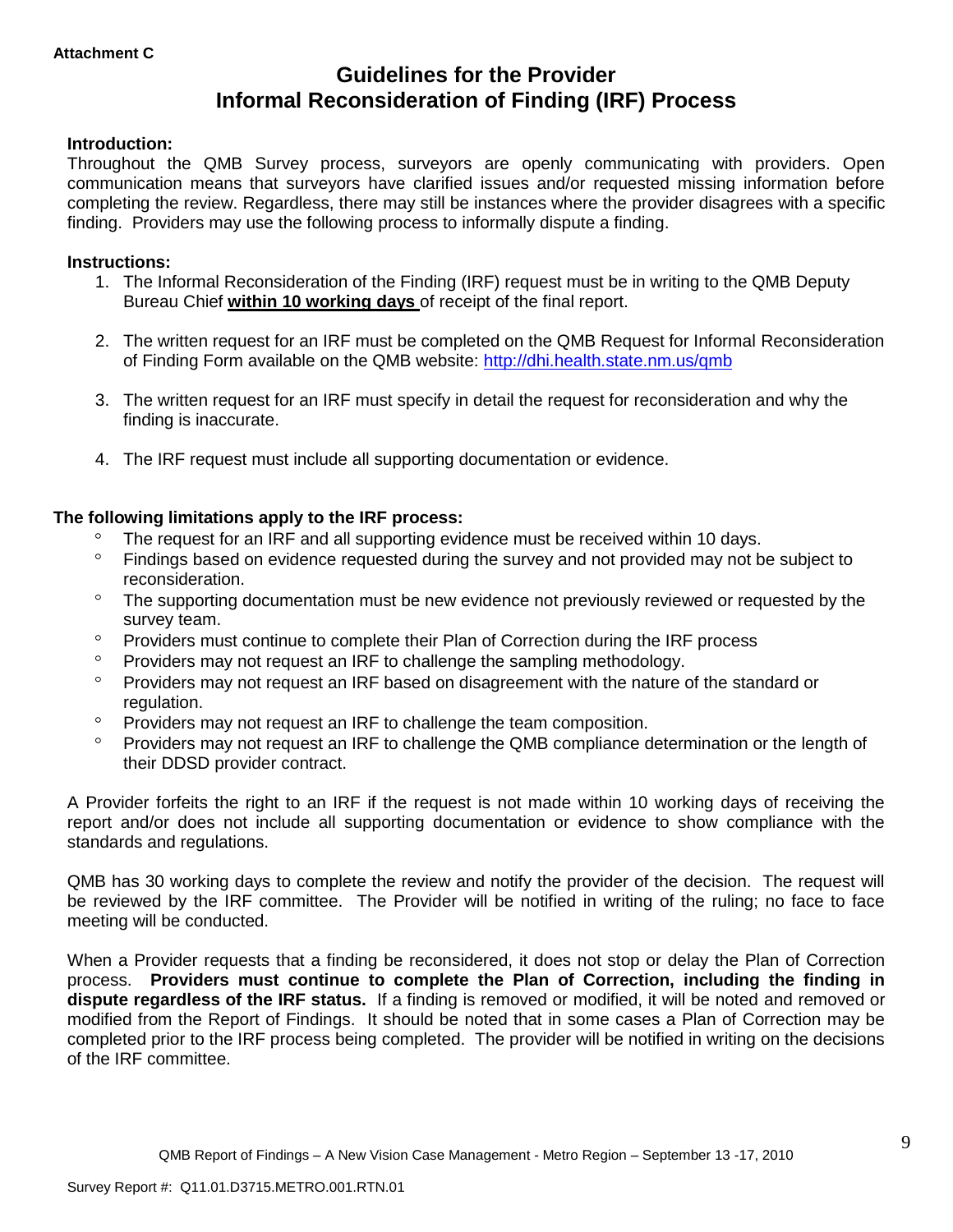| Agency:          | A New Vision Case Management - Metro Region |
|------------------|---------------------------------------------|
| Program:         | Developmental Disabilities Waiver           |
| Service:         | Case Management                             |
| Monitoring Type: | <b>Routine Survey</b>                       |
| Date of Survey:  | September 13 – 17, 2010                     |

| <b>Standard of Care</b>                                                                                                                                                                                                                                                                                                                                                                                                                                                                                                                                                                                                                                                                                                                                                                                                                                                                                                                                                                                                                                                                                                                                                                                                                   | <b>Deficiency</b>                                                                                                                                                                                                                                                                                                                                                                                                                                                                                                                                                                                                                                                                                                                                                                                                                  | <b>Agency Plan of Correction and</b> | <b>Date</b><br><b>Due</b> |
|-------------------------------------------------------------------------------------------------------------------------------------------------------------------------------------------------------------------------------------------------------------------------------------------------------------------------------------------------------------------------------------------------------------------------------------------------------------------------------------------------------------------------------------------------------------------------------------------------------------------------------------------------------------------------------------------------------------------------------------------------------------------------------------------------------------------------------------------------------------------------------------------------------------------------------------------------------------------------------------------------------------------------------------------------------------------------------------------------------------------------------------------------------------------------------------------------------------------------------------------|------------------------------------------------------------------------------------------------------------------------------------------------------------------------------------------------------------------------------------------------------------------------------------------------------------------------------------------------------------------------------------------------------------------------------------------------------------------------------------------------------------------------------------------------------------------------------------------------------------------------------------------------------------------------------------------------------------------------------------------------------------------------------------------------------------------------------------|--------------------------------------|---------------------------|
|                                                                                                                                                                                                                                                                                                                                                                                                                                                                                                                                                                                                                                                                                                                                                                                                                                                                                                                                                                                                                                                                                                                                                                                                                                           |                                                                                                                                                                                                                                                                                                                                                                                                                                                                                                                                                                                                                                                                                                                                                                                                                                    |                                      |                           |
| Tag #1A08 Agency Case File<br>Developmental Disabilities (DD) Waiver Service<br>Standards effective 4/1/2007<br><b>CHAPTER 1 II. PROVIDER AGENCY</b><br><b>REQUIREMENTS:</b> The objective of these standards<br>is to establish Provider Agency policy, procedure<br>and reporting requirements for DD Medicaid Waiver<br>program. These requirements apply to all such<br>Provider Agency staff, whether directly employed or<br>subcontracting with the Provider Agency. Additional<br>Provider Agency requirements and personnel<br>qualifications may be applicable for specific service<br>standards.<br>D. Provider Agency Case File for the Individual:<br>All Provider Agencies shall maintain at the<br>administrative office a confidential case file for each<br>individual. Case records belong to the individual<br>receiving services and copies shall be provided to<br>the receiving agency whenever an individual<br>changes providers. The record must also be made<br>available for review when requested by DOH, HSD<br>or federal government representatives for oversight<br>purposes. The individual's case file shall include<br>the following requirements:<br>(1) Emergency contact information, including the | <b>Scope and Severity Rating: B</b><br>Based on record review, the Agency failed to<br>maintain at the administrative office a confidential<br>case file for 6 of 20 individuals.<br>Review of the Agency individual case files found the<br>following items were not found, incomplete, and/or<br>not current:<br>• Current Emergency & Personal Identification<br><b>Information</b><br><sup>o</sup> Did not contain Pharmacy Information (#18)<br>• ISP Assessment Checklist (#18)<br>• ISP Signature Page<br><sup>o</sup> Not Fully Constituted IDT (#14)<br>• ISP Teaching & Support Strategies<br>Individual #16 - TASS not found for:<br>$\circ$<br>$\triangleright$ #16 will participate in an appropriate daily<br>walking program at home and at Day<br>Habilitation.<br>$\circ$<br>Individual #18 - TASS not found for: | <b>Responsible Party</b>             |                           |
| individual's address, telephone number, names<br>and telephone numbers of relatives, or guardian<br>or conservator, physician's name(s) and<br>telephone number(s), pharmacy name, address<br>and telephone number, and health plan if<br>appropriate;<br>(2) The individual's complete and current ISP, with<br>all supplemental plans specific to the individual,                                                                                                                                                                                                                                                                                                                                                                                                                                                                                                                                                                                                                                                                                                                                                                                                                                                                       | $\triangleright$ #18 will register for classes starting in<br>September 2010.<br>$\triangleright$ #18 will find the supports she needs<br>(reader/writer for example)<br>$\triangleright$ #18 will explore on-line banking to see if<br>she wants to use this.<br>$\triangleright$ If not, #18 will go to the bank herself for                                                                                                                                                                                                                                                                                                                                                                                                                                                                                                     |                                      |                           |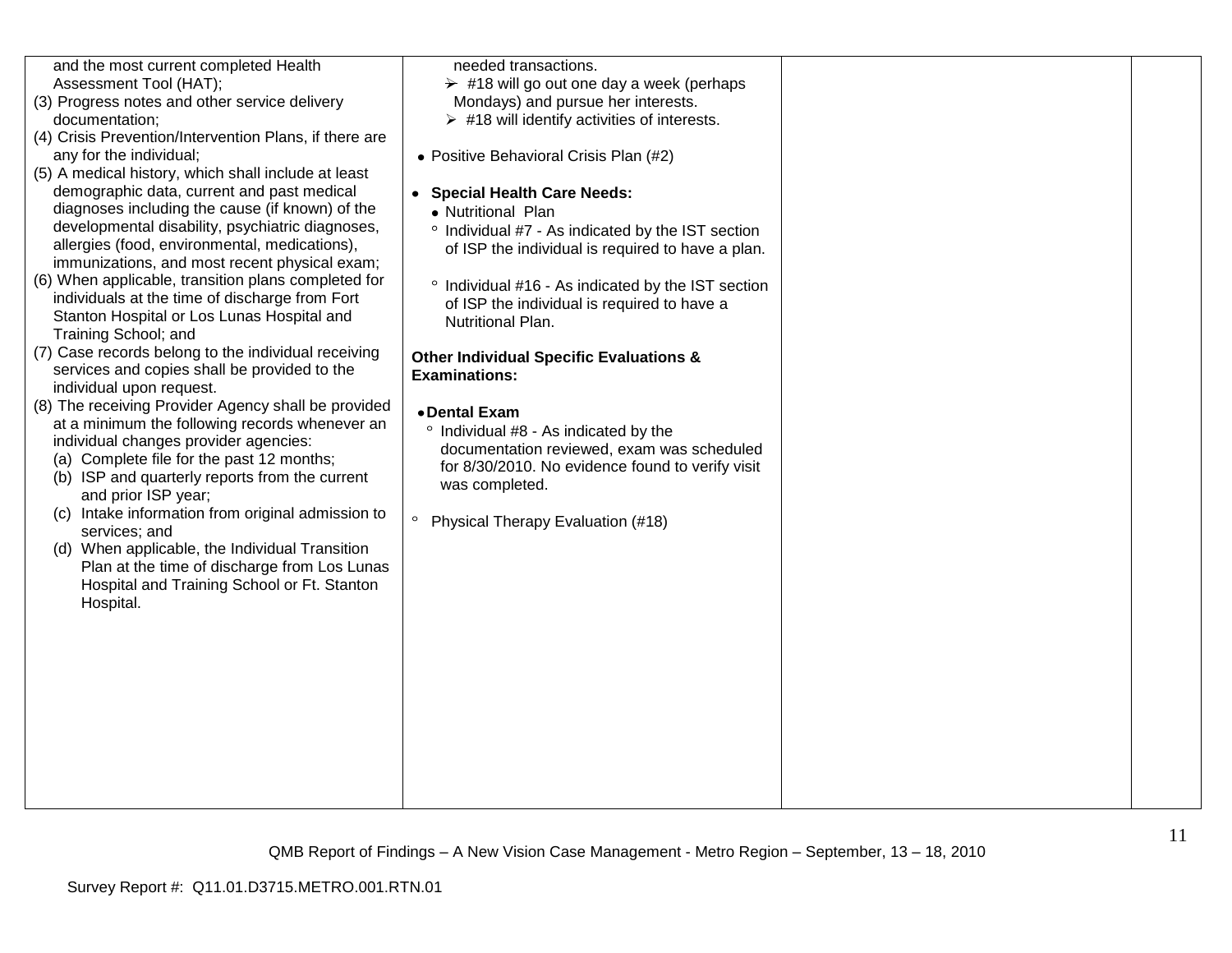| Tag #4C04 (CoP) - Assessment Activities                                                                                                                                                                                                                                                                                                                                                                                                                                                                                                                                                                                                                                                                                                                                                                                                                                                                                                                                                                          | <b>Scope and Severity Rating: D</b>                                                                                                                                       |  |
|------------------------------------------------------------------------------------------------------------------------------------------------------------------------------------------------------------------------------------------------------------------------------------------------------------------------------------------------------------------------------------------------------------------------------------------------------------------------------------------------------------------------------------------------------------------------------------------------------------------------------------------------------------------------------------------------------------------------------------------------------------------------------------------------------------------------------------------------------------------------------------------------------------------------------------------------------------------------------------------------------------------|---------------------------------------------------------------------------------------------------------------------------------------------------------------------------|--|
| Developmental Disabilities (DD) Waiver Service<br>Standards effective 4/1/2007<br><b>CHAPTER 4 III. CASE MANAGEMENT SERVICE</b><br><b>REQUIREMENTS</b>                                                                                                                                                                                                                                                                                                                                                                                                                                                                                                                                                                                                                                                                                                                                                                                                                                                           | Based on record review, the Agency failed to<br>complete and compile the elements of the Long<br>Term Care Assessment Abstract (LTCAA) packet<br>for 1 of 20 individuals. |  |
| <b>B. Case Management Assessment Activities:</b><br>Assessment activities shall include but are not<br>limited to the following requirements:<br>(1) Complete and compile the elements of the<br>Long Term Care Assessment Abstract<br>(LTCAA) packet to include:<br>(a) LTCAA form (MAD 378);<br>(b) Comprehensive Individual Assessment<br>(CIA);<br>(c) Current physical exam and medical/clinical<br>history;<br>(d) Norm-referenced adaptive behavioral<br>assessment; and<br>(e) A copy of the Allocation Letter (initial<br>submission only).<br>(2) Prior to service delivery, obtain a copy of the<br>Medical Assistant Worker (MAW) letter to verify<br>that the county Income Support Division (ISD)<br>office of the Human Services Department<br>(HSD) has completed a determination that the<br>individual meets financial and medical eligibility<br>to participate in the DD Waiver program.<br>(3) Provide a copy of the MAW letter to service<br>providers listed on the ISP budget (MAD 046). | The following items were not found and/or<br>incomplete:<br>• Annual Physical (#8)                                                                                        |  |
|                                                                                                                                                                                                                                                                                                                                                                                                                                                                                                                                                                                                                                                                                                                                                                                                                                                                                                                                                                                                                  |                                                                                                                                                                           |  |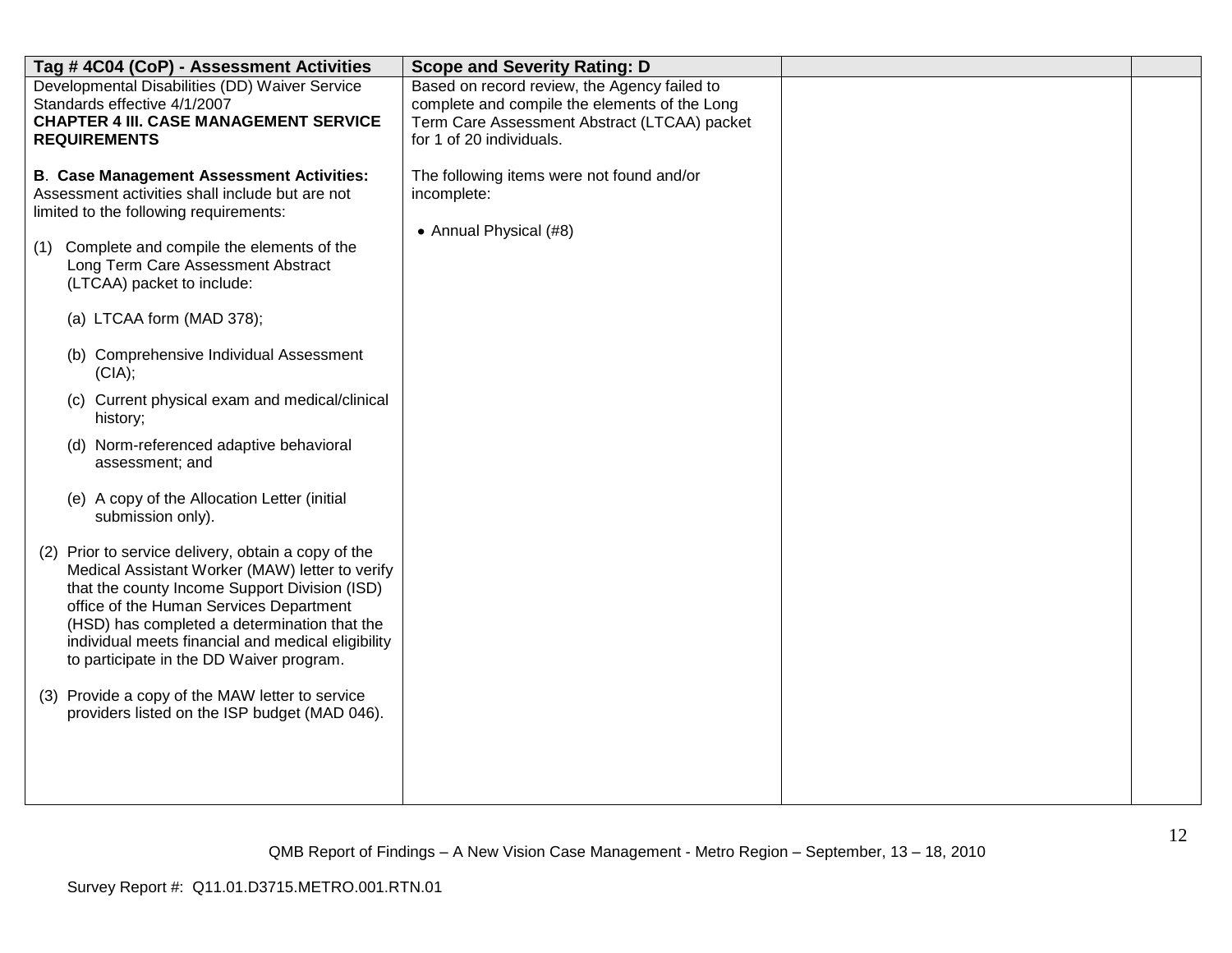| Tag #4C07 - Individual Service Planning                                                                                                                                                                                                                                                                                                                                                                                                                                                                                                                                                                                                                                                                                               | <b>Scope and Severity Rating: A</b>                                                                                                                                                                                                                                                                                                                                                                                                                                                                                                                                                                                                                        |  |
|---------------------------------------------------------------------------------------------------------------------------------------------------------------------------------------------------------------------------------------------------------------------------------------------------------------------------------------------------------------------------------------------------------------------------------------------------------------------------------------------------------------------------------------------------------------------------------------------------------------------------------------------------------------------------------------------------------------------------------------|------------------------------------------------------------------------------------------------------------------------------------------------------------------------------------------------------------------------------------------------------------------------------------------------------------------------------------------------------------------------------------------------------------------------------------------------------------------------------------------------------------------------------------------------------------------------------------------------------------------------------------------------------------|--|
| Developmental Disabilities (DD) Waiver Service<br>Standards effective 4/1/2007<br><b>CHAPTER 4 III. CASE MANAGEMENT SERVICE</b><br><b>REQUIREMENTS</b>                                                                                                                                                                                                                                                                                                                                                                                                                                                                                                                                                                                | Based on record review the Agency failed to ensure<br>Case Managers developed realistic and measurable<br>desired outcomes for the individual as identified in<br>the ISP which includes the individual's long-term<br>vision, summary of strengths, preferences and                                                                                                                                                                                                                                                                                                                                                                                       |  |
| E. Individualized Service Planning and Approval:                                                                                                                                                                                                                                                                                                                                                                                                                                                                                                                                                                                                                                                                                      | needs, desired outcomes and an action plan for 2 of<br>20 Individuals.                                                                                                                                                                                                                                                                                                                                                                                                                                                                                                                                                                                     |  |
| (1) Individualized service planning is developed<br>through a person-centered planning process in<br>accordance with the rule governing ISP<br>development (7.26.5 NMAC). A person-centered<br>planning process shall be used to develop an ISP<br>that includes:<br>(a) Realistic and measurable desired outcomes<br>for the individual as identified in the ISP<br>which includes the individual's long-term<br>vision, summary of strengths, preferences<br>and needs, desired outcomes and an action<br>plan and is:<br>An ongoing process, based on the<br>(i)<br>individual's long-term vision, and not a<br>one-time-a-year event; and<br>(ii) Completed and implemented in response<br>to what the IDT members learn from and | The following was found with regards to ISP<br>Outcomes:<br>$\bullet$ Individual #16:<br>$\circ$<br>"Participate in an appropriate walking program<br>at home and at Day Program." Outcome does<br>not indicate how and/or when it would be<br>completed.<br><sup>o</sup> "Participate or observe chosen activities at<br>Day program." Outcome does not indicate how<br>and/or when it would be completed.<br>"Attend family gatherings and celebrations."<br>Outcome does not indicate how and/or when it<br>would be completed.<br>$^{\circ}$ Individual #18:<br>° "Will work towards a degree at CNM."<br>Outcome does not indicate how and/or when it |  |
| about the person and involves those who<br>can support the individual in achieving<br>his or her desired outcomes (including<br>family, guardians, friends, providers,<br>$etc.$ ).                                                                                                                                                                                                                                                                                                                                                                                                                                                                                                                                                   | would be completed.<br>° "Will do her own banking." Outcome does not<br>indicate how and/or when it would be<br>completed.                                                                                                                                                                                                                                                                                                                                                                                                                                                                                                                                 |  |
| The Case Manager will ensure the ongoing<br>(2)<br>assessment of the individual's strengths, needs<br>and preferences and use this information to<br>inform the IDT members and guide the<br>development of the plan.                                                                                                                                                                                                                                                                                                                                                                                                                                                                                                                 | ° "Will spend 1 day a week doing<br>community/activities." Outcome does not<br>indicate how and/or when it would be<br>completed.                                                                                                                                                                                                                                                                                                                                                                                                                                                                                                                          |  |
| 7.26.5.14 DEVELOPMENT OF THE INDIVIDUAL<br><b>SERVICE PLAN (ISP) - CONTENT OF</b>                                                                                                                                                                                                                                                                                                                                                                                                                                                                                                                                                                                                                                                     |                                                                                                                                                                                                                                                                                                                                                                                                                                                                                                                                                                                                                                                            |  |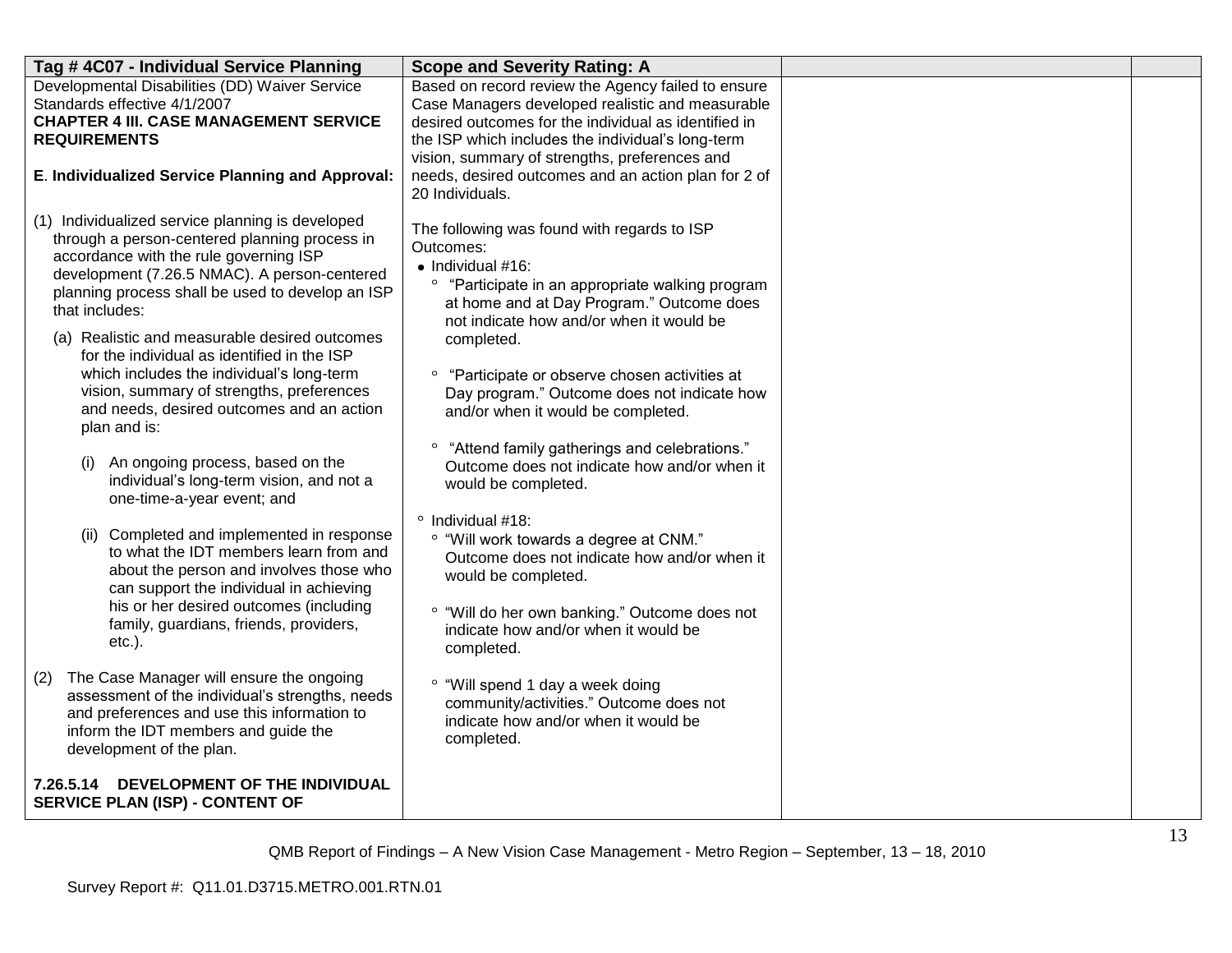| <b>INDIVIDUAL SERVICE PLANS: Each ISP shall</b>        |  |  |
|--------------------------------------------------------|--|--|
| contain                                                |  |  |
| С.<br>Outcomes:                                        |  |  |
| (1)<br>The IDT has the explicit responsibility of      |  |  |
| identifying reasonable services and supports           |  |  |
|                                                        |  |  |
| needed to assist the individual in achieving the       |  |  |
| desired outcome and long term vision. The IDT          |  |  |
| determines the intensity, frequency, duration,         |  |  |
| location and method of delivery of needed services     |  |  |
| and supports. All IDT members may generate             |  |  |
| suggestions and assist the individual in               |  |  |
| communicating and developing outcomes. Outcome         |  |  |
|                                                        |  |  |
| statements shall also be written in the individual's   |  |  |
| own words, whenever possible. Outcomes shall be        |  |  |
| prioritized in the ISP.                                |  |  |
| Outcomes planning shall be implemented in<br>(2)       |  |  |
| one or more of the four "life areas" (work or leisure  |  |  |
| activities, health or development of relationships)    |  |  |
| and address as appropriate home environment,           |  |  |
| vocational, educational, communication, self-care,     |  |  |
|                                                        |  |  |
| leisure/social, community resource use, safety,        |  |  |
| psychological/behavioral and medical/health            |  |  |
| outcomes. The IDT shall assure that the outcomes       |  |  |
| in the ISP relate to the individual's long term vision |  |  |
| statement. Outcomes are required for any life area     |  |  |
| for which the individual receives services funded by   |  |  |
| the developmental disabilities Medicaid waiver.        |  |  |
|                                                        |  |  |
|                                                        |  |  |
|                                                        |  |  |
|                                                        |  |  |
|                                                        |  |  |
|                                                        |  |  |
|                                                        |  |  |
|                                                        |  |  |
|                                                        |  |  |
|                                                        |  |  |
|                                                        |  |  |
|                                                        |  |  |
|                                                        |  |  |
|                                                        |  |  |
|                                                        |  |  |
|                                                        |  |  |
|                                                        |  |  |
|                                                        |  |  |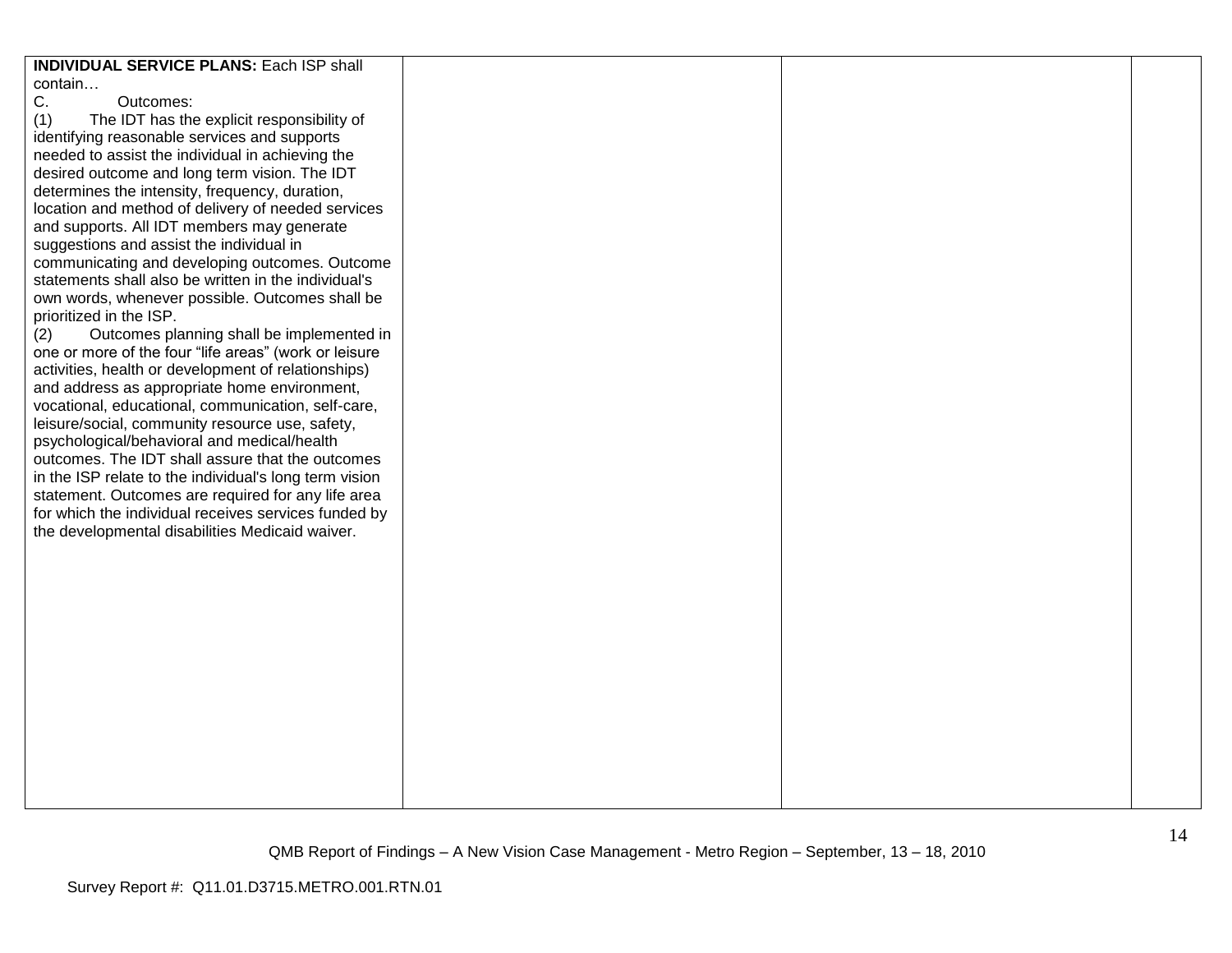|     | Tag #4C12 (CoP) - Monitoring & Evaluation<br>of Services                                                                                                                                                                                                                                                                                                                               | <b>Scope and Severity Rating: D</b>                                                                                                                                                                                                                           |  |
|-----|----------------------------------------------------------------------------------------------------------------------------------------------------------------------------------------------------------------------------------------------------------------------------------------------------------------------------------------------------------------------------------------|---------------------------------------------------------------------------------------------------------------------------------------------------------------------------------------------------------------------------------------------------------------|--|
|     | Developmental Disabilities (DD) Waiver Service<br>Standards effective 4/1/2007<br><b>CHAPTER 4 III. CASE MANAGEMENT SERVICE</b><br><b>REQUIREMENTS</b><br>J. Case Manager Monitoring and Evaluation of<br><b>Service Delivery</b>                                                                                                                                                      | Based on record review, the Agency failed to use a<br>formal ongoing monitoring process that provides for<br>the evaluation of quality, effectiveness, and<br>appropriateness of services and supports provided<br>to the individual for 1 of 20 individuals. |  |
| (1) | The Case Manager shall use a formal ongoing<br>monitoring process that provides for the<br>evaluation of quality, effectiveness, and<br>appropriateness of services and supports<br>provided to the individual as specified in the<br>ISP.                                                                                                                                             | • Individual #18 - Record review of #18's Site Visit<br>Summaries found no evidence of follow-up or<br>follow through of the following:<br>$\circ$<br>ISP implementation tracking for 03/2010,<br>04/2010, 05/2010, 06/2010, 07/2010 &<br>08/2010.            |  |
| (2) | Monitoring and evaluation activities shall<br>include, but not be limited to:<br>(a) Face-To-Face Contact: A minimum of twelve<br>(12) face-to-face contact visits annually (1<br>per month) is required to occur between the<br>Case Manager and the individual served as<br>described in the ISP; an exception is that<br>children may receive a minimum of four visits<br>per year; | $\circ$<br>No indication there had been follow-up on<br>Police Report regarding a safety deposit box<br>theft.<br>$\circ$<br>Results from Sleep Study concerns noted on<br>3/24/2010 (Site Visit Form)                                                        |  |
|     | (b) Jackson Class members require two (2) face-<br>to-face contacts per month, one of which<br>occurs at a location in which the individual<br>spends the majority of the day (i.e., place of<br>employment, habilitation program) and one at<br>the person's residence;                                                                                                               |                                                                                                                                                                                                                                                               |  |
|     | (c) For non-Jackson Class members who<br>receive Community Living Services, at least<br>every other month, one of the face-to-face<br>visits shall occur in the individual's residence;                                                                                                                                                                                                |                                                                                                                                                                                                                                                               |  |
|     | (d) For adults who are not Jackson Class<br>members and who do not receive Community<br>Living Services, at least one face-to-face visit<br>per quarter shall be in his or her home;                                                                                                                                                                                                   |                                                                                                                                                                                                                                                               |  |

QMB Report of Findings – A New Vision Case Management - Metro Region – September, 13 – 18, 2010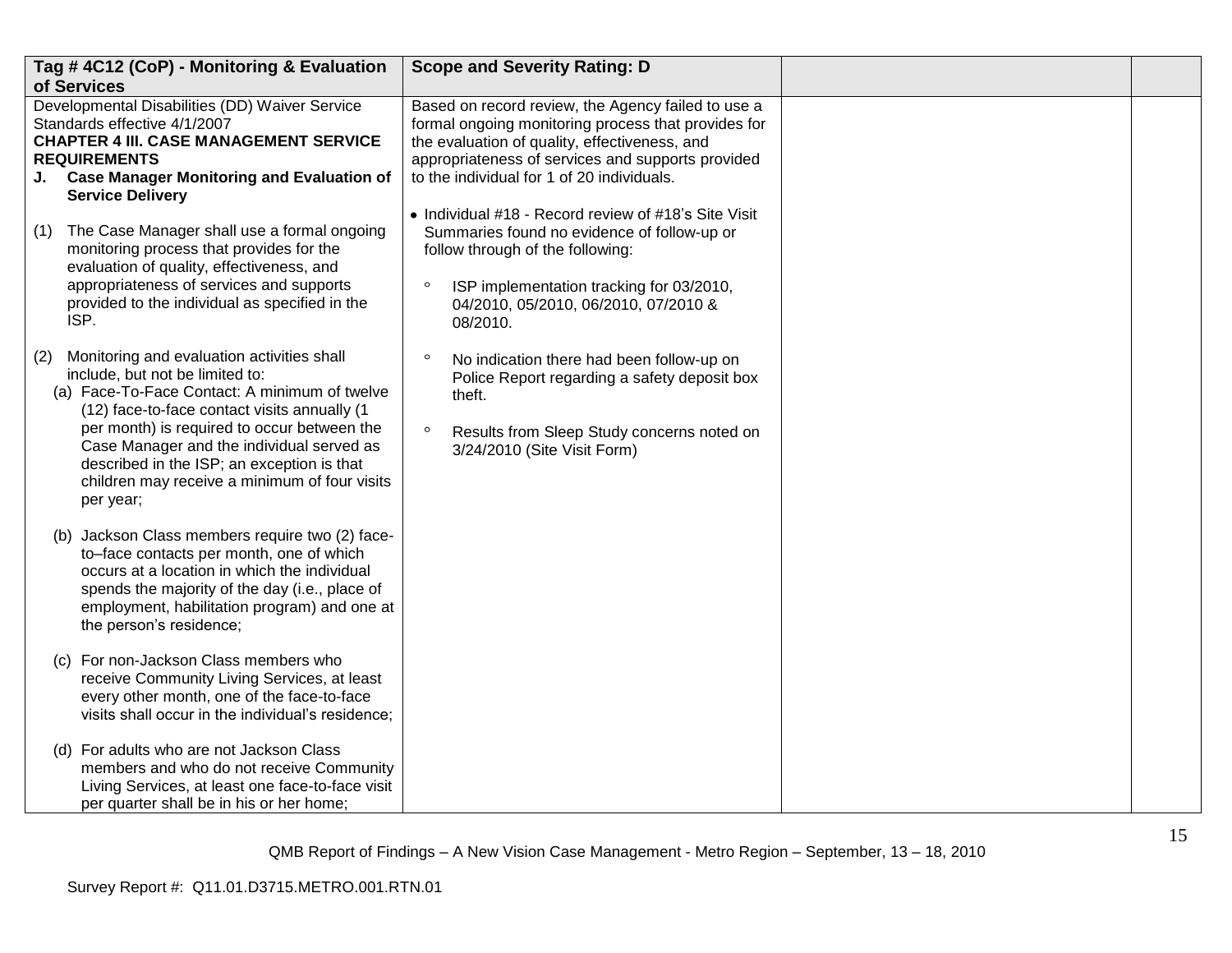- (e) If concerns regarding the health or safety of the individual are documented during monitoring or assessment activities, the Case Manager shall immediately notify appropriate supervisory personnel within the Provider Agency and document the concern. If the reported concerns are not remedied by the Provider Agency within a reasonable, mutually agreed period of time, the concern shall be reported in writing to the respective DDSD Regional Office and/or the Division of Health Improvement (DHI) as appropriate to the nature of the concern. Unless the nature of the concern is urgent, no more than fifteen (15) working days shall be allowed for remediation or development of an acceptable plan of remediation. This does not preclude the Case Managers" obligation to report abuse, neglect or exploitation as required by New Mexico Statute. (f) Service monitoring for children: When a parent chooses fewer than twelve (12) annual units of case management, the Case Manager will inform the parent of the parent's responsibility for the monitoring and evaluation activities during the months he or she does not receive case management services,
	- (g) It is appropriate to conduct face-to-face visits with the individual both during the time the individual is receiving a service and during times the individual is not receiving a service. The preferences of the individual shall be taken into consideration when scheduling a visit. Visits may be scheduled in advance or be unannounced visits depending on the nature of the need in monitoring service delivery for the individual.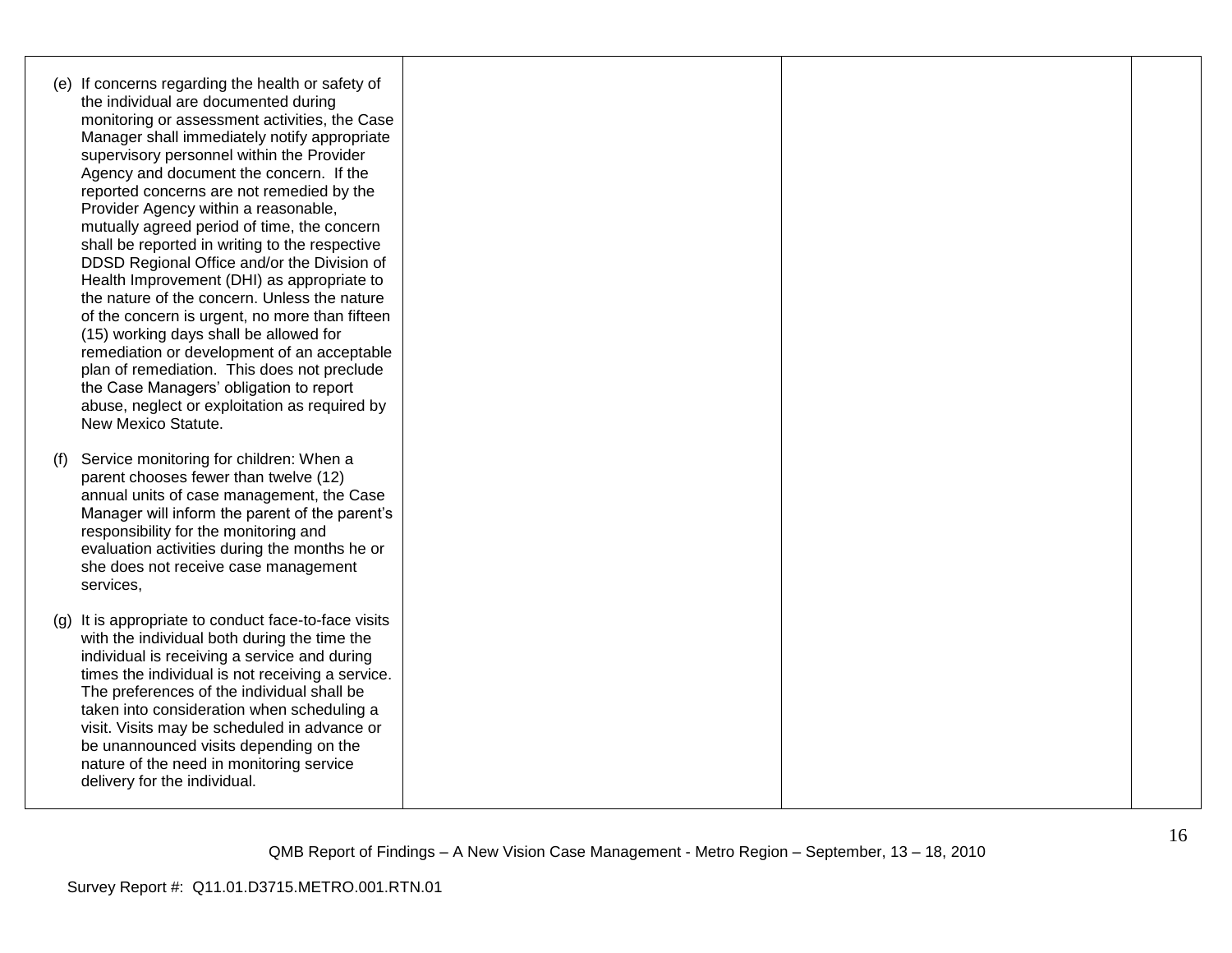| (h) Communication with IDT members: Case                                             |  |  |
|--------------------------------------------------------------------------------------|--|--|
| Managers shall facilitate and maintain                                               |  |  |
| communication with the individual or his or                                          |  |  |
| her representative, other IDT members,                                               |  |  |
| providers and other relevant parties to                                              |  |  |
| ensure the individual receives maximum                                               |  |  |
| benefit of his or her services. Case                                                 |  |  |
| Managers need to ensure that any needed                                              |  |  |
| adjustments to the service plan are made,                                            |  |  |
| where indicated. Concerns identified through                                         |  |  |
| communication with teams that are not                                                |  |  |
| remedied within a reasonable period of time                                          |  |  |
| shall be reported in writing to the respective                                       |  |  |
| regional office and/or the Division of Health<br>Improvements, as appropriate to the |  |  |
| concerns.                                                                            |  |  |
|                                                                                      |  |  |
|                                                                                      |  |  |
|                                                                                      |  |  |
|                                                                                      |  |  |
|                                                                                      |  |  |
|                                                                                      |  |  |
|                                                                                      |  |  |
|                                                                                      |  |  |
|                                                                                      |  |  |
|                                                                                      |  |  |
|                                                                                      |  |  |
|                                                                                      |  |  |
|                                                                                      |  |  |
|                                                                                      |  |  |
|                                                                                      |  |  |
|                                                                                      |  |  |
|                                                                                      |  |  |
|                                                                                      |  |  |
|                                                                                      |  |  |
|                                                                                      |  |  |
|                                                                                      |  |  |
|                                                                                      |  |  |
|                                                                                      |  |  |
|                                                                                      |  |  |
|                                                                                      |  |  |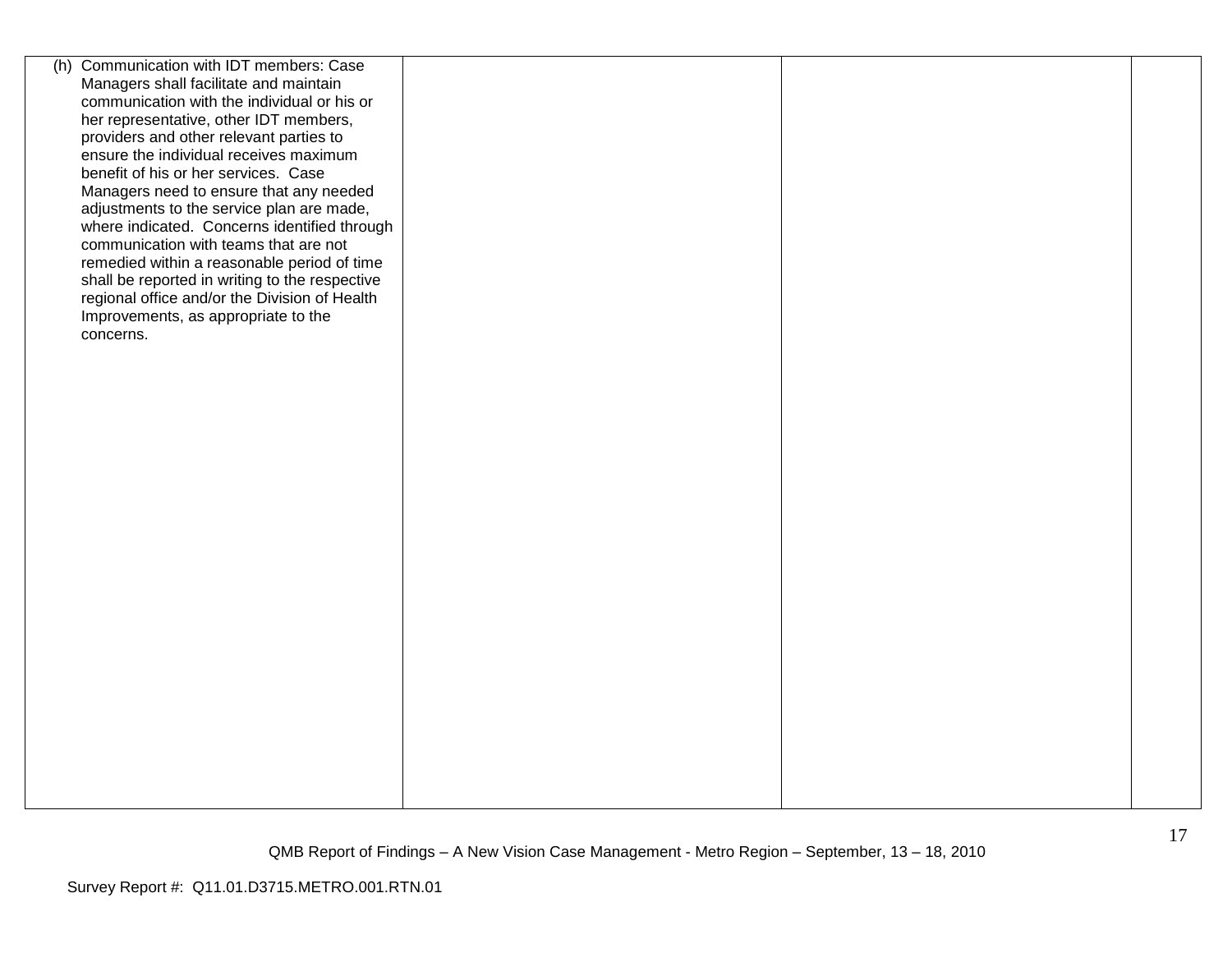| Tag #4C15.1 - QA Requirements - Bi-Annual                                                                                                                                                                                                                                                                                                                                                                                                                                                                                                                           | <b>Scope and Severity Rating: A</b>                                                                                                                                                                                                                                                                                                                                                                                                                                             |  |
|---------------------------------------------------------------------------------------------------------------------------------------------------------------------------------------------------------------------------------------------------------------------------------------------------------------------------------------------------------------------------------------------------------------------------------------------------------------------------------------------------------------------------------------------------------------------|---------------------------------------------------------------------------------------------------------------------------------------------------------------------------------------------------------------------------------------------------------------------------------------------------------------------------------------------------------------------------------------------------------------------------------------------------------------------------------|--|
| <b>Reports &amp; Provider Quarterly Reports</b>                                                                                                                                                                                                                                                                                                                                                                                                                                                                                                                     |                                                                                                                                                                                                                                                                                                                                                                                                                                                                                 |  |
| <b>CHAPTER 4 IV. CASE MANAGEMENT</b><br>PROVIDER AGENCY REQUIREMENTS<br>C. Quality Assurance Requirements: Case<br>Management Provider Agencies will use an<br>Internal Quality Assurance and Improvement<br>Plan that must be submitted to and reviewed<br>by the Statewide Case Management<br>Coordinator, that shall include but is not limited<br>to the following:<br>Case Management Provider Agencies are to:<br>(1)<br>(a) Use a formal ongoing monitoring protocol<br>that provides for the evaluation of quality,<br>effectiveness and continued need for | Based on record review, the Agency failed to ensure<br>that reports and ISP's meet required timelines and<br>include the required contents for 3 of 20 individuals.<br>The following quarterly/bi-annual reports were<br>not found:<br>• Community Living Quarterly Reports:<br>$\degree$ Individual #12 - None found for July 2009 -<br>January 2010.<br>• Community Inclusion - Adult Habilitation<br><b>Quarterly Reports:</b><br>° Individual #18 - None found for November |  |
| services and supports provided to the<br>individual. This protocol shall be written and<br>its implementation documented.<br>(b) Assure that reports and ISPs meet required<br>timelines and include required content.<br>(c) Conduct a quarterly review of progress<br>reports from service providers to verify that<br>the individual's desired outcomes and action<br>plans remain appropriate and realistic.                                                                                                                                                    | 2009 - July 2010.<br>• Community Inclusion - Supported<br><b>Employment Quarterly Reports:</b><br>$\degree$ Individual #3 - None found for July 2009 - July<br>2010.<br>• Behavior Consultation Quarterly Reports:<br>$\degree$ Individual #18 - None found for 2/2010 -<br>8/2010.                                                                                                                                                                                             |  |
| (i) If the service providers' quarterly reports<br>are not received by the Case Management<br>Provider Agency within fourteen (14) days<br>following the end of the quarter, the Case<br>Management Provider Agency is to contact<br>the service provider in writing requesting<br>the report within one week from that date.                                                                                                                                                                                                                                       |                                                                                                                                                                                                                                                                                                                                                                                                                                                                                 |  |
| (ii) If the quarterly report is not received within<br>one week of the written request, the Case<br>Management Provider Agency is to contact<br>the respective DDSD Regional Office in<br>writing within one business day for<br>assistance in obtaining required reports.                                                                                                                                                                                                                                                                                          |                                                                                                                                                                                                                                                                                                                                                                                                                                                                                 |  |
| (d) Assure at least quarterly that Crisis<br>Prevention/Intervention Plans are in place in                                                                                                                                                                                                                                                                                                                                                                                                                                                                          |                                                                                                                                                                                                                                                                                                                                                                                                                                                                                 |  |

QMB Report of Findings – A New Vision Case Management - Metro Region – September, 13 – 18, 2010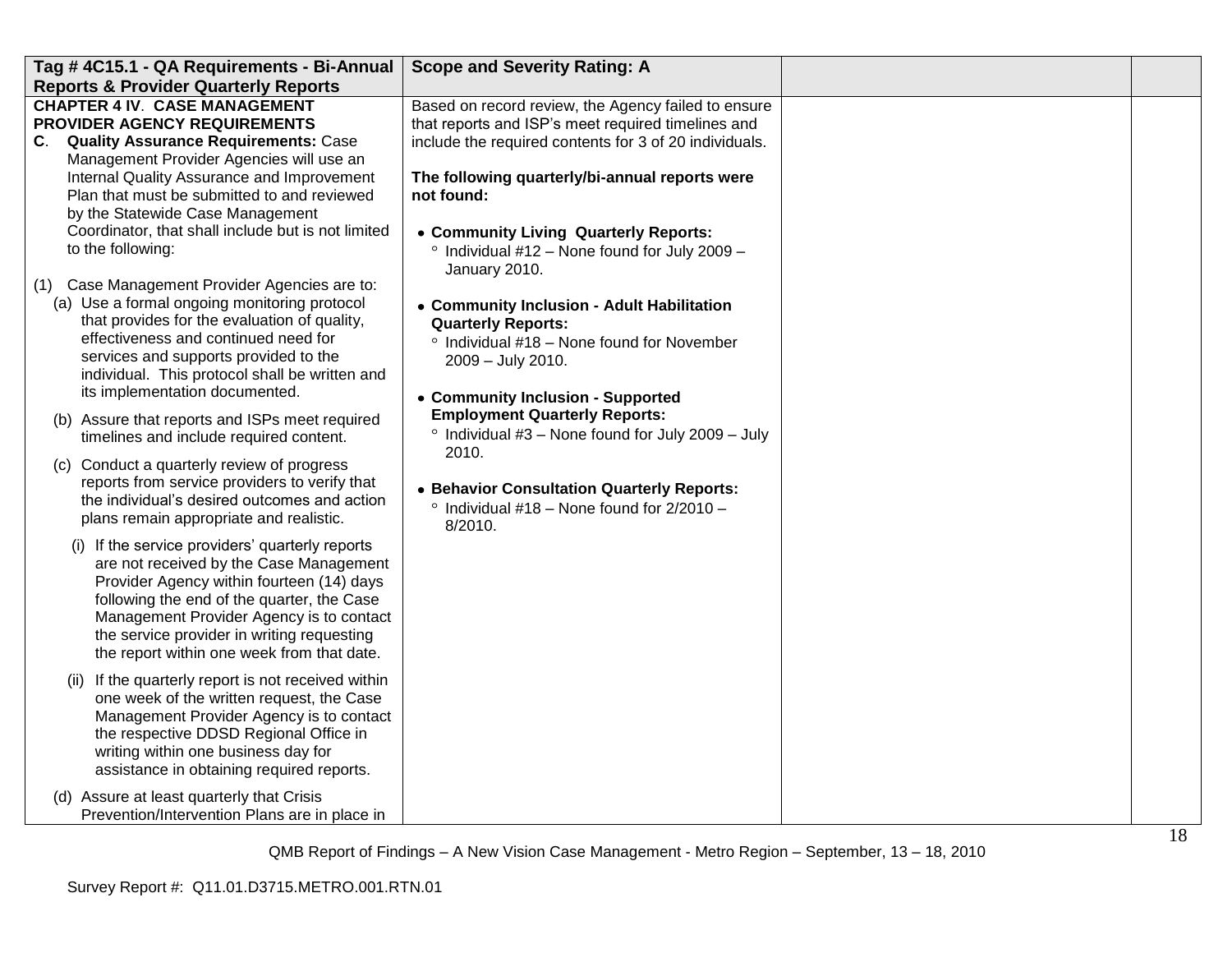|     | the residence and at the Provider Agency of<br>the Day Services for all individuals who have<br>chronic medical condition(s) with potential for<br>life threatening complications and/or who<br>have behavioral challenge(s) that pose a<br>potential for harm to themselves or others.                                                                                                                                                                                                                                                            |  |  |
|-----|----------------------------------------------------------------------------------------------------------------------------------------------------------------------------------------------------------------------------------------------------------------------------------------------------------------------------------------------------------------------------------------------------------------------------------------------------------------------------------------------------------------------------------------------------|--|--|
|     | (e) Assure at least quarterly that a current Health<br>Care Plan (HCP) is in place in the residence<br>and day service site for individuals who<br>receive Community Living or Day Services<br>and who have a HAT score of 4, 5, or 6.<br>During face-to-face visits and review of<br>quarterly reports, the Case Manager is<br>required to verify that the Health Care Plan is<br>being implemented.                                                                                                                                              |  |  |
| (f) | Assure that Community Living Services are<br>delivered in accordance with standards,<br>including responsibility of the IDT Members<br>to plan for at least 30 hours per week of<br>planned activities outside the residence. If<br>this is not possible due to the needs of the<br>individual, a goal shall be developed that<br>focuses on appropriate levels of community<br>integration. These activities do not need to<br>be limited to paid supports but may include<br>independent or leisure activities appropriate<br>to the individual. |  |  |
|     | (g) Perform annual satisfaction surveys with<br>individuals regarding case management<br>services. A copy of the summary is due each<br>December 10 <sup>th</sup> to the respective DDSD<br>Regional Office, along with a description of<br>actions taken to address suggestions and<br>problems identified in the survey.                                                                                                                                                                                                                         |  |  |
|     | (h) Maintain regular communication with all<br>providers delivering services and products to<br>the individual.                                                                                                                                                                                                                                                                                                                                                                                                                                    |  |  |
| (i) | Establish and implement a written grievance<br>procedure.                                                                                                                                                                                                                                                                                                                                                                                                                                                                                          |  |  |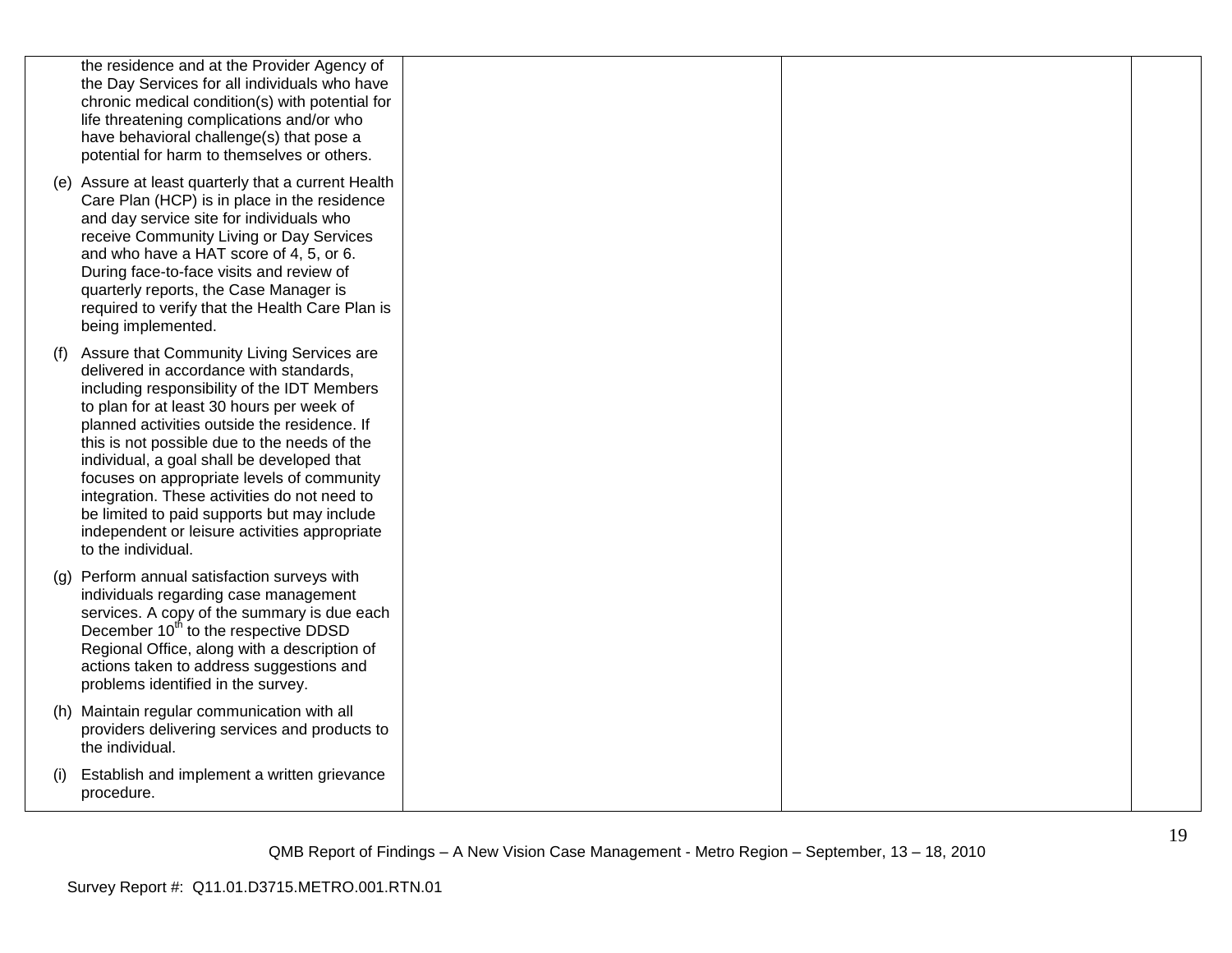| (i) | Notify appropriate supervisory personnel        |  |  |
|-----|-------------------------------------------------|--|--|
|     | within the Provider Agency if concerns are      |  |  |
|     | noted during monitoring or assessment           |  |  |
|     | activities related to any of the above          |  |  |
|     | requirements. If such concerns are not          |  |  |
|     | remedied by the Provider Agency within a        |  |  |
|     | reasonable mutually agreed period of time,      |  |  |
|     | the concern shall be reported in writing to the |  |  |
|     | respective DDSD Regional Office and/or DHI      |  |  |
|     | as appropriate to the nature of the concern.    |  |  |
|     | This does not preclude Case Managers'           |  |  |
|     | obligations to report abuse, neglect or         |  |  |
|     | exploitation as required by New Mexico          |  |  |
|     | Statute.                                        |  |  |
|     | (k) Utilize and submit the "Request for DDSD    |  |  |
|     | Regional Office Intervention" form as           |  |  |
|     | needed, such as when providers are not          |  |  |
|     | responsive in addressing a quality assurance    |  |  |
|     | concern. The Case Management Provider           |  |  |
|     | Agency is required to keep a copy in the        |  |  |
|     | individual's file.                              |  |  |
| (2) | Case Managers and Case Management               |  |  |
|     | Provider Agencies are required to promote and   |  |  |
|     | comply with the Case Management Code of         |  |  |
|     | Ethics:                                         |  |  |
|     |                                                 |  |  |
|     | (a) Case Managers shall provide the             |  |  |
|     | individual/guardian with a copy of the Code     |  |  |
|     | of Ethics when Addendum A is signed.            |  |  |
|     | (b) Complaints against a Case Manager for       |  |  |
|     | violation of the Code of Ethics brought to the  |  |  |
|     | attention of DDSD will be sent to the Case      |  |  |
|     | Manager's supervisor who is required to         |  |  |
|     | respond within 10 working days to DDSD          |  |  |
|     | with detailed actions taken. DDSD reserves      |  |  |
|     | the right to forward such complaints to the     |  |  |
|     | IRC.                                            |  |  |
|     |                                                 |  |  |
|     |                                                 |  |  |
|     |                                                 |  |  |
|     |                                                 |  |  |